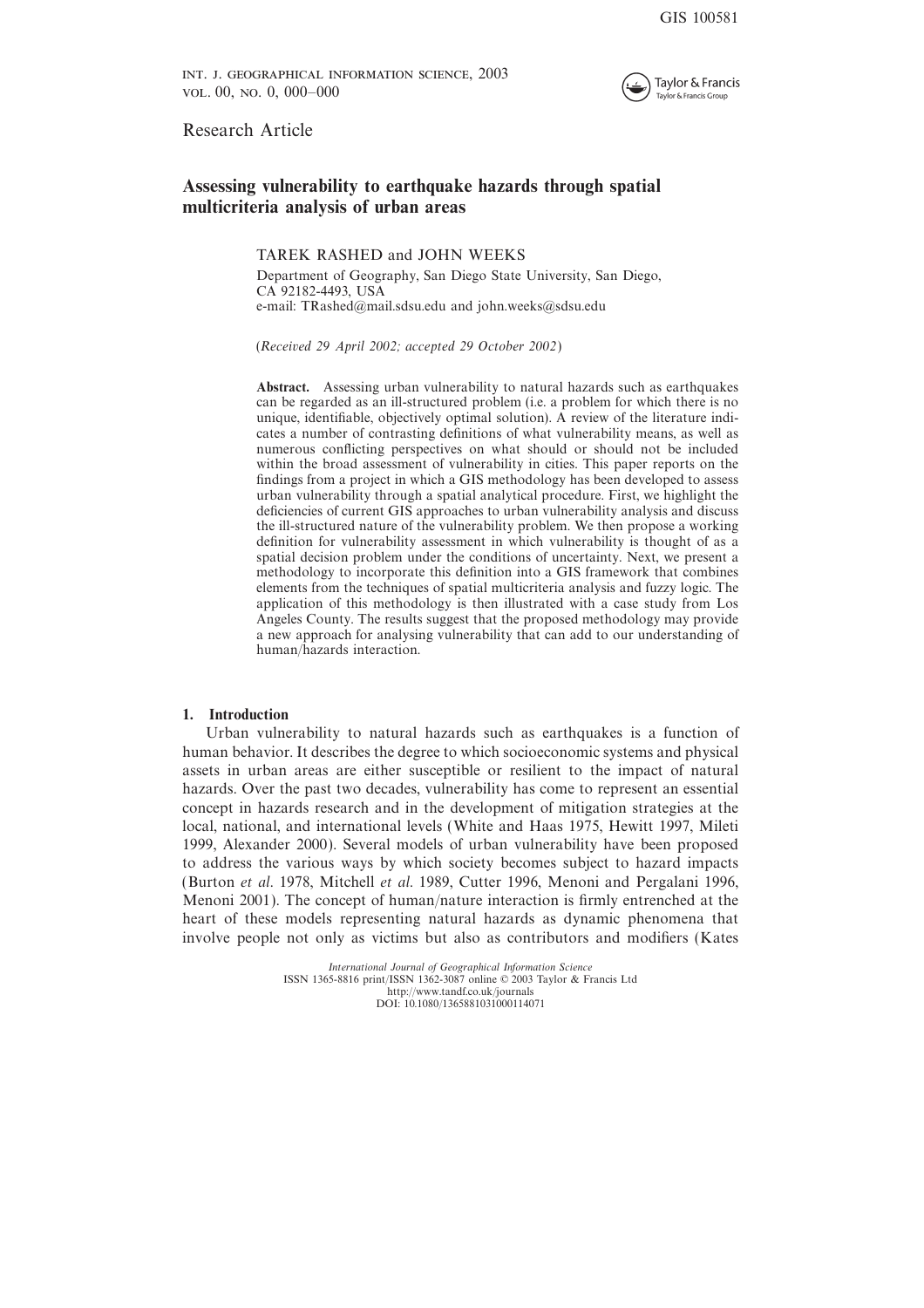1996). Because this interaction exhibits strong spatial components, urban vulnerability is an inherently spatial problem since it almost always deals with communities within a defined urban space.

The value of GIS in supporting urban vulnerability analysis arises directly from the benefit of integrating a technology designed to support spatial decision making into a field with a strong need to address numerous critical spatial decisions (Cova 1999). For this reason, there has been a growing interest in applying GIS and spatial analytical models to vulnerability and risk analyses. This is evidenced by an increasing number of published articles on this topic (Emmi and Horton 1993, Rejeski 1993, Mejia-Navarro et al. 1994, Stein et al. 1995, Cova and Church 1997, Kehelt 1997; Kappos et al. 1998, FEMA-NIBS 1999, Menoni et al. 1999, Cutter et al. 2000, Radke et al. 2000). Nevertheless, the current state of GIS use in vulnerability analysis has been criticized for numerous theoretical and technological shortcomings that prohibit optimal vulnerability assessments, thus affecting any subsequent mitigation strategies (Rejeski 1993, Coppock 1995, NRC 1998, Cova 1999, Radke et al. 2000).

Coppock (1995) attributes the limitations of current GIS models to: (a) deficiencies of widely-available commercial GIS software in modeling socioeconomic data that represent the infrastructure of any vulnerability assessment procedure; (b) lack of large volumes of appropriate data typically required in vulnerability analysis; (c) inability to meet the needs of intended users adequately; and  $(d)$  lack of appropriate methods that are based on a sound understanding of the phenomena under consideration. In this paper, we focus our discussion on the latter factor concerning the lack of appropriate methods. We assert that this factor is the most critical one, since addressing other limitations depends in essence on the development of reliable assessment models that allow planners and decision makers to focus on the more vulnerable communities in their midst, and thus to help develop measures that could prevent natural hazards from becoming major human disasters.

One of the major deficiencies in current GIS approaches to vulnerability analysis is that many models apply deductive, well-structured problem-solving methodologies to the inherently ill-structured problem of vulnerability. Methodologies for solving well-structured problems typically assume a convergent solution (i.e. a single, known solution) for the problem under investigation and engage the application of a limited number of rules and principles with well-defined parameters (Sinnott 1989, Voss and Means 1989, Jonassen 1997). The implications of this type of problem-solving methodology for urban vulnerability analysis are limited because many concepts, rules, and principles associated with vulnerability in cities are not sufficiently certain, nor are all the elements and processes contributing to it acknowledged or articulated.

The Community Vulnerability Assessment Tool developed by the Coastal Services Center of the National Oceanic and Atmospheric Administration (NOAA) in the USA is an illustrative example in this regard (NOAA 1999). If one is to follow the GIS procedure suggested by NOAA to assess vulnerability, then one would first have to delineate intensity zones for each potential hazard followed by several overlay operations in order to create a composite layer of all hazards. Once this layer is created, 'vulnerability assessment' of various elements (e.g. houses, critical facilities, industry sectors, etc) can be conducted simply by overlaying the composite layer of hazards with layers that represent the spatial distribution of each element. Elements located in multi- or higher-intensity-hazard zones will be considered more vulnerable than those located in single- or low-intensity-hazard zones.

Here is where the problem arises: while the resultant GIS layer is supposed to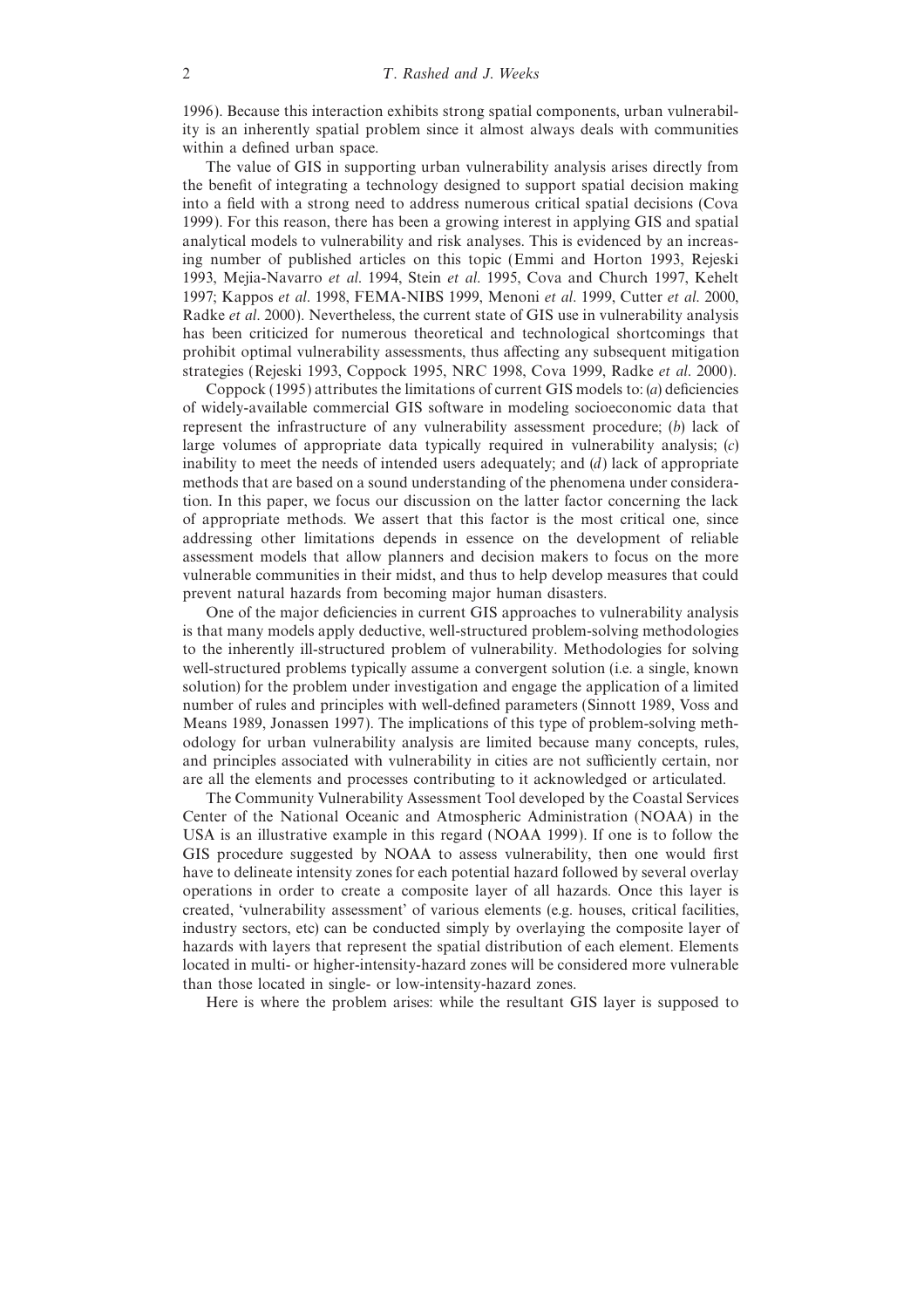represent a classification of the different areas under consideration according to their degree of vulnerability (i.e. their coping ability), what it actually represents is a classification of these areas in terms of their degrees of risk (i.e. their potential losses from the hazards). Hence, the NOAA approach mixes the two notions of vulnerability and risk (a distinction between the two is given in the next section). More importantly, it does not explain the spatial variability of vulnerability—that is, why two urban communities located in the same hazard zone often experience varying degrees of loss as evidenced by past disaster experiences. One possible way to explain the spatial variability of vulnerability is to assume a causal linkage between socioeconomic or demographic characteristics and various degrees of hazards according to a specific social theory. However, this imposes another dilemma because various social theories are a matter of controversy. Wisner (1993, p. 127) states that 'while there is a strong correlation between income and access to resources ... the straight forward identification of ''the poor'' as vulnerable does not help planners formulate short and medium term plans'. In addition, vulnerability analysts, when working in new regions, typically lack sufficient knowledge of the degree to which the spatial variability of vulnerability corresponds to variations in societal and biophysical factors. Consequently, they find themselves faced with either one of two options. The first is to base their assessment on damage estimates from previous disasters which are often not reliable enough to capture the differential patterns of vulnerability (Emmi and Horton 1993). The second option is to treat the social and biophysical indicators as having equal weights in their contribution to the overall vulnerability of the urban place (Cutter et al. 2000). Clearly, both options have drawbacks.

Given these problematic issues, it is obvious that the deductive, well-structured problem-solving methodologies are inadequate when it comes to the analysis of urban vulnerability. Instead, there is a need for alternative approaches specifically designed to address the ill-structured nature of vulnerability. As is discussed in the following section, the vulnerability problem is ill-structured because there are multiple representations or understandings of vulnerability. Therefore, identifying an appropriate design structure for the assessment procedure from among the competing options is perhaps the most important part in the analysis of vulnerability. This design must recognize the divergent perspectives on urban vulnerability, and should allow us to collect evidence to support or reject the alternative hypotheses concerning the causal linkages between vulnerability, and the social and physical characteristics of urban places. In this paper, we argue that one of the useful alternatives to design a vulnerability assessment procedure is to adopt an inductive approach based on spatial multicriteria analysis. We have chosen earthquakes as a subject of this research not only because of their severe impacts on urban areas, but also because they have provided the basis for some of the fundamental physical, technological and social research in the field of natural hazards: work that has often been a model for studies of other hazardous natural agents (Alexander 1993).

We begin with a general background on several issues related to the ill-structured problem of urban vulnerability in order to provide a rationale for the methodology presented in the subsequent section. Then, we provide a working definition for the problem of urban vulnerability to earthquake hazards. Next, we present a GIS methodology for the analysis of urban vulnerability. We show the application of this methodology through a wall-to-wall exercise undertaken to classify census tracts in Los Angeles County in terms of their degree of vulnerability to earthquake hazards. We conclude with a discussion of several ways in which this methodology can be used to increase our understanding of vulnerability in urban areas.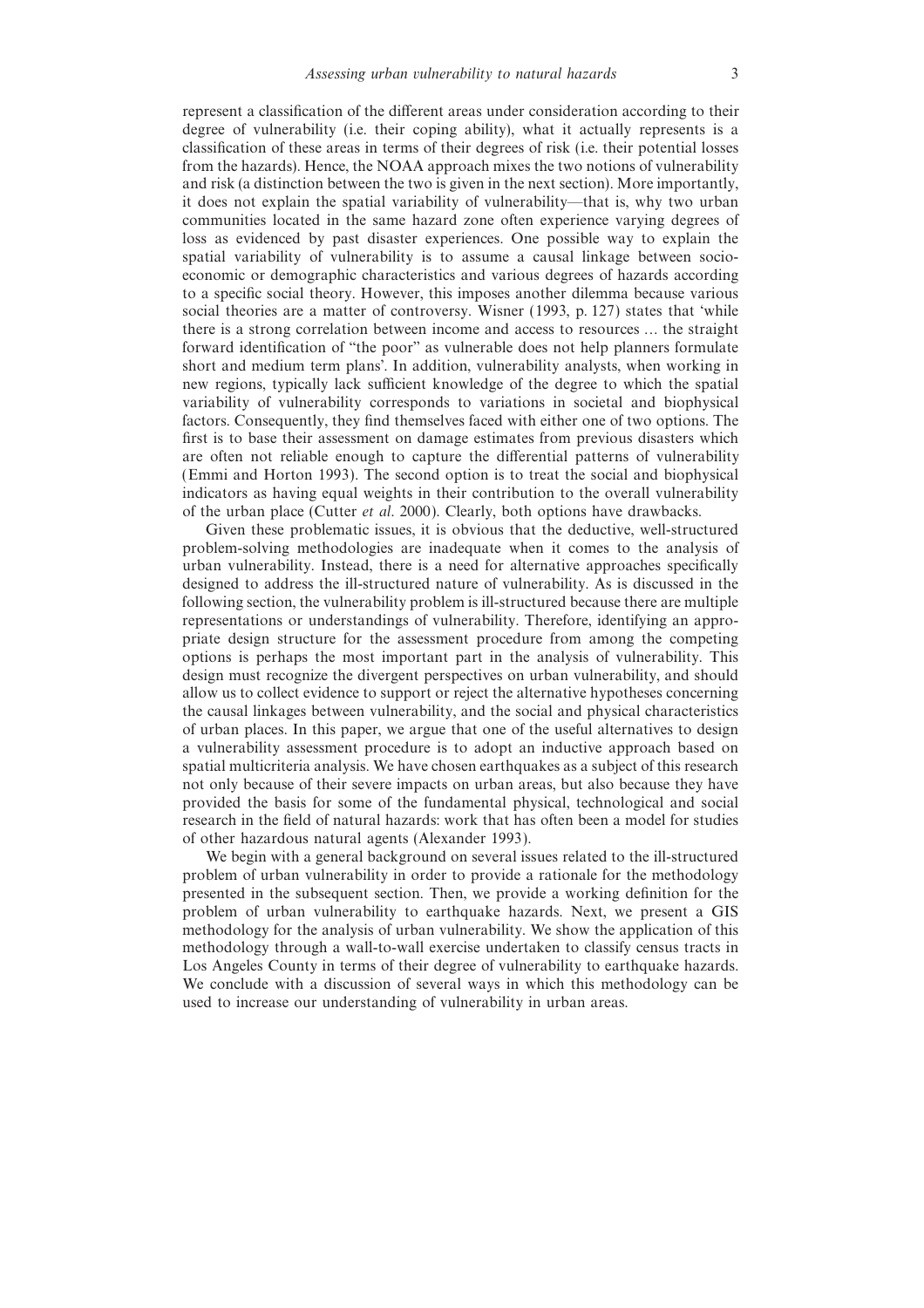#### 2. Background

# 2.1. The ill-structured problem of vulnerability

Ill-structured problems can generally be defined as problems which possess multiple solutions and contain uncertainty about the concepts, rules, and principles involved to reach these solutions (Sinnott 1989, Voss and Means 1989). Therefore, such problems lack a single solution algorithm and in many cases experts may not agree regarding whether a particular solution is appropriate because it has various solutions and solution paths (Hong 1998). A review of vulnerability literature confirms that these criteria of ill-structured problems apply well to the question of vulnerability. For example, Cutter (1996: pp. 531–532) lists more than a dozen different definitions of vulnerability. Consequently, it is not surprising to find little consensus among researchers, planners, and disaster managers regarding the meanings of and approaches to undertaking vulnerability analysis (Wisner 1993). Likewise, many discrepancies are found when we examine the available models of vulnerability. On the one hand, there are socio-political theories that direct remarkably little treatment to the geographic space within which patterns of vulnerability are shaped (Quarantelli 1988, Dynes and Drabek 1994). On the other, there are more technically oriented models in which the social component is generally implicit and rarely incorporated (e.g. UN 1991, FEMA-NIBS 1999, NOAA 1999).

Among the suite of problems associated with the ill-structured nature of vulnerability analysis, perhaps the most important one is that vulnerability is often confused with the notion of risk. In fact, each of these two notions represents a distinct concept (Dow 1992, Cutter 1996). Vulnerability defines the inherent weakness in certain aspects of the urban environment which are susceptible to harm due to social, biophysical, or design characteristics, whereas risk indicates the degree of potential losses in urban places due to their exposure to hazards and can be thought of as a product of the probability of hazards occurrence and the degree of vulnerability (i.e.  $risk =$  hazard  $\times$  vulnerability) (UN 1991). Accordingly, two communities located in hazard-prone areas with similar physical settings cannot be described as equal in risk if they differ in their vulnerabilities to the hazard in question—that is, if they differ in the adaptive and coping capacities that determine the extent to which a society can tolerate damage from extreme events without significant outside assistance (Mileti 1999).

Hence, vulnerability differs from the concept of risk in being independent from any particular magnitude of a specific natural event, but dependent on the context in which that event occurs. Such a context is manifested through a set of ecological factors that may or may not be related to the geophysical events of natural hazards, what Hewitt (1997) calls 'the ecology of risk'. Examples of these factors include the awareness of hazards, the condition of human settlements and infrastructure, public policy and administration, the wealth of a given society and organized abilities in the field of disaster and risk management, as well as gender relations, economic patterns, and ethnic or racial stratification. Understanding the relative importance of these factors is vital to the establishment of impartial government policy and viable insurance schemes, and the identification of resources needed for emergency preparedness. However, many current models of vulnerability are essentially descriptive and too general to help in this regard (Cutter 1996). Consequently, decision makers are often obliged to limit their analysis of urban vulnerability to the technically narrow concept of risk that describes how an urban place is exposed to natural hazards, rather than how it could cope with their impacts.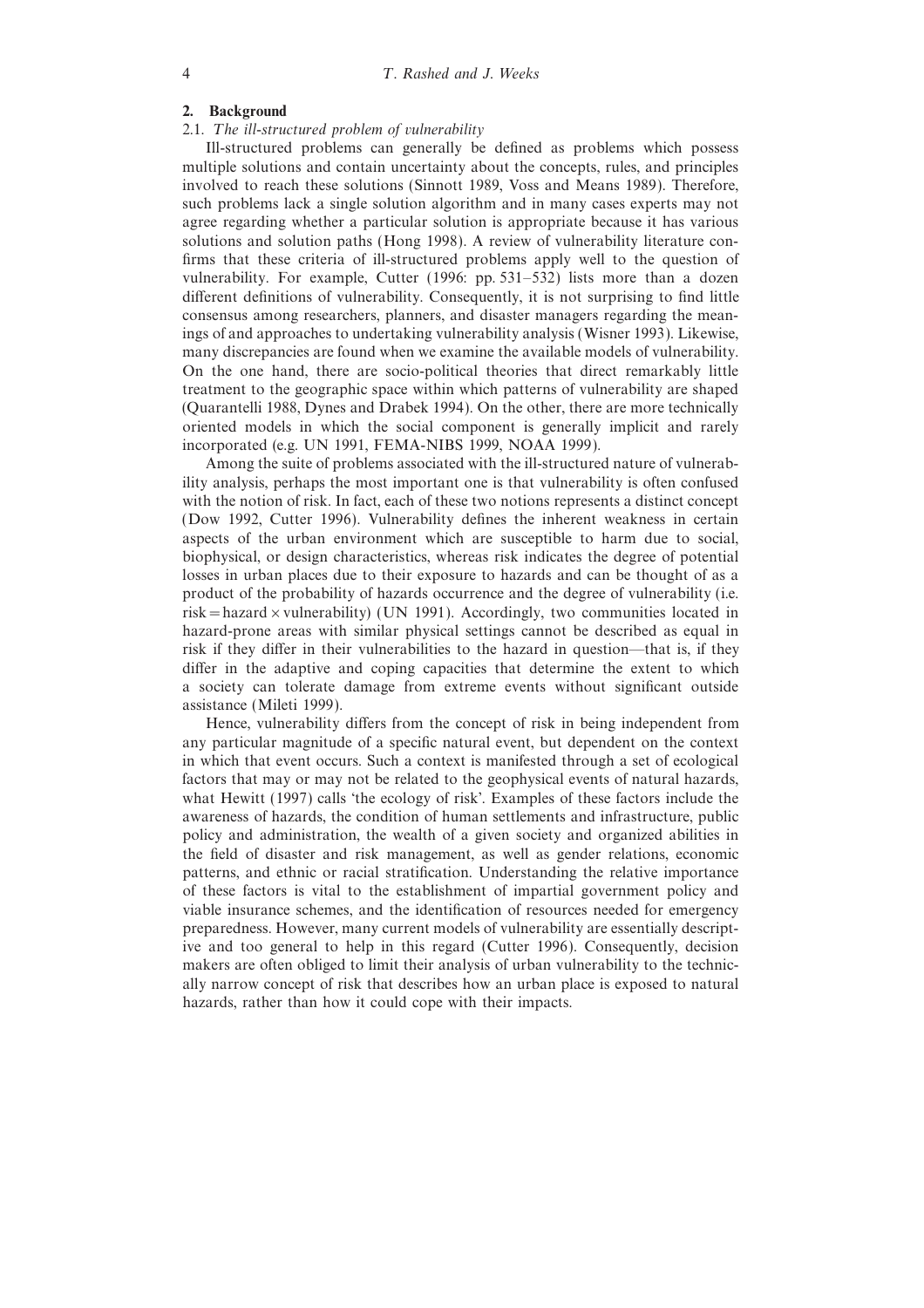In the present work, we do not limit the problem of urban vulnerability to a socially tempered response nor to a condition of potential exposure. Rather, vulnerability is thought of as a characteristic of the urban community that can be assessed through a combination of ecological factors associated with the physical conditions of the geographic space where the urban community is located (i.e. where you are), and the social conditions of the population in that place (i.e. who you are). We hypothesize that these physical and social conditions are so inextricably bound together in many disaster situations that we can use the former as indicative of the latter. The implication of this reasoning suggests a distinctly spatial approach to vulnerability analysis. Through this approach, areas with high levels of vulnerability (referred to hereafter as hot spots) are first located and differentiated from other areas within a defined urban region. Then, these differences are utilized to improve our understanding of the relative importance of the ecological factors. Urban vulnerability analysis is thus conceived of as a spatial problem that involves searching the urban space for evidence of hot spots of vulnerability on the basis of multiple and differentially weighted evaluation criteria. Such a spatial perspective is substantially aided by the adoption of a GIS-based spatial multicriteria analytical approach to tackle the ill-structured problem of vulnerability analysis.

# 2.2. V ulnerability as spatial search problem

In the present work, we attempt to address the ill-structured nature of vulnerability by proposing a methodology based on the techniques of spatial multicriteria analysis and fuzzy logic. The critical aspect in the development of this methodology is its ability to incorporate the divergent views of urban vulnerability. A potentially effective way for starting this task is to find a minimal meaningful argument that experts in the field may agree upon, and use it as a foundation for the proposed methodology. In the case of earthquake hazards, there are at least three basic points that different views of vulnerability would agree upon (Palm and Hodgson 1992, Alexander and Smith 1993, Wisner 1993, Cutter 1994, Mejia-Navarro et al. 1994, White 1994, SSC 1995, Hewitt 1997, Kagan 1997, Bolin and Stanford 1998, Wisner 1998, Cutter et al. 2000).

The first point is that although a particular earthquake may initiate the damage process, its later course depends upon complex conditions in and around the impact zone that shape the chain of potential failures in the society (figure 1). This argument ensues from the observation that major losses in urban places do not necessarily result from the immediate impact of the ground shaking. Rather, they are more likely to arise due to other hazards induced by the earthquake (e.g. the severe damages of San Francisco in 1906 and of Tokyo in 1923 were mainly due to devastating fires produced as secondary consequences of the earthquakes). This interpretation of risks suggests that impacts from earthquakes are to be largely expected in those urban areas where the society and nature interrelations are unsustainable. From a spatial perspective, this means that the problem of vulnerability can be conceptualized as a problem of searching a particular geographical region for evidence of such unsustainable relationships.

The second point shared by different models of vulnerability is that vulnerability is continuously modified by human actions and therefore it varies over space and time. Thus, at any point of time, we cannot really state that there would be an urban place that is entirely safe from the earthquake impacts. Instead, forms and severity of damage vary remarkably among different areas and groups of people, and even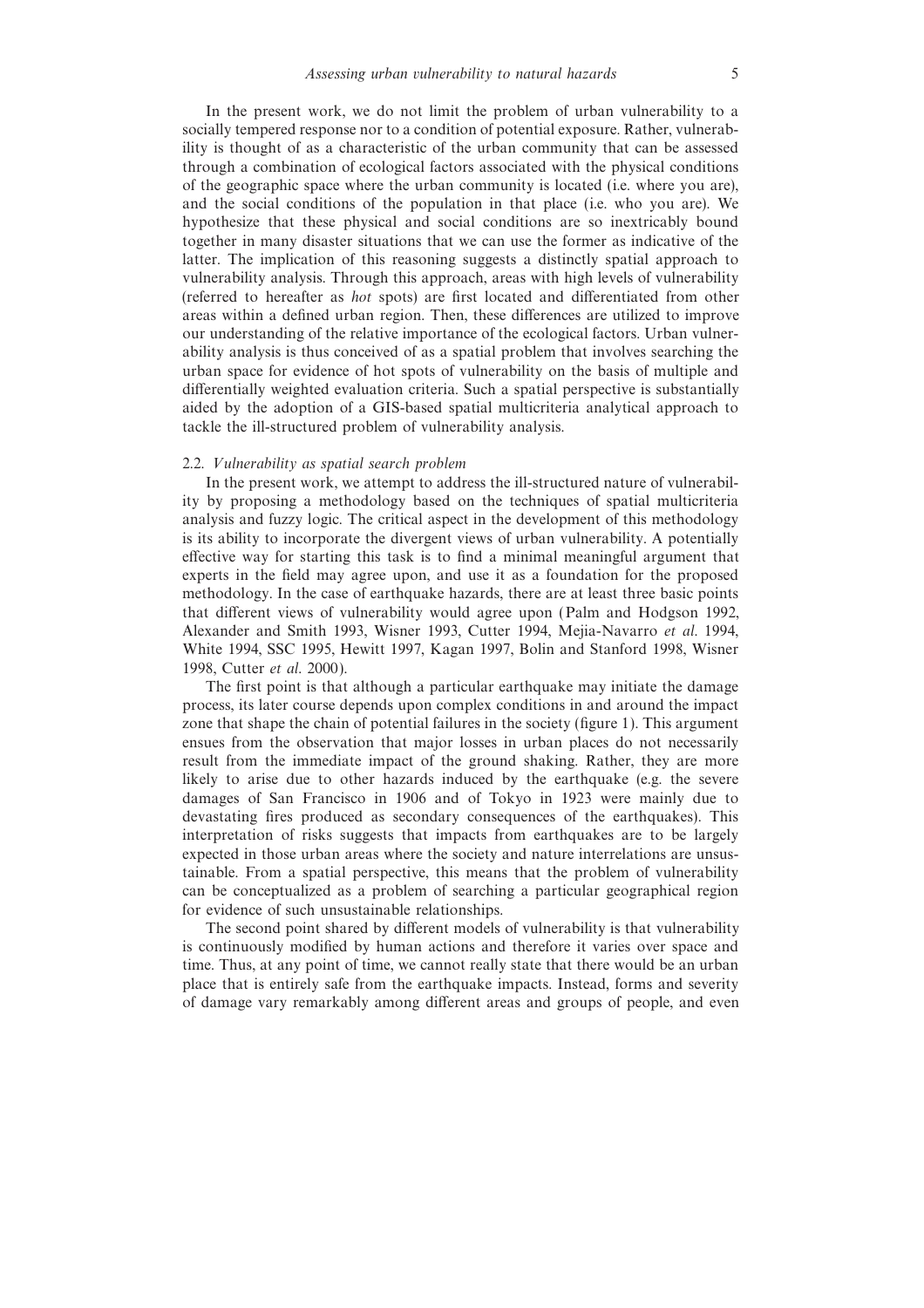

Figure 1. Earthquake risk-chain (source: (SSC 1999)).

within any local community (Hewitt 1997, Fitzpatrick and LaGory 2000). The implication of this point is that vulnerability of urban places cannot be assessed in absolute terms. Rather, the performance of the urban place should be assessed with reference to specific spatial and temporal scales. We cannot compare two places, A and B, if A represents a city and B represents a county (different spatial scales), and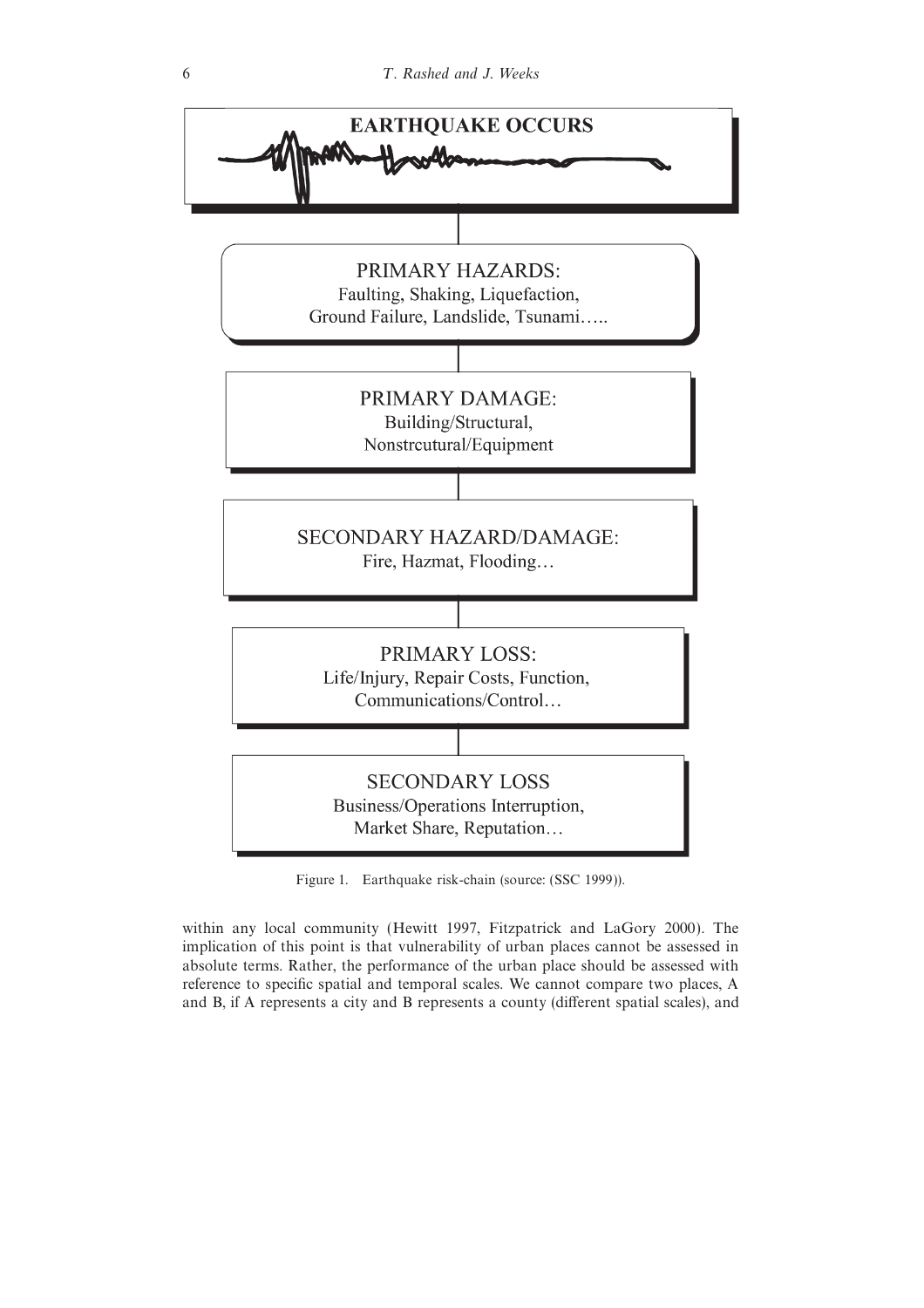the urban place, A, might be relatively more vulnerable than place B at one point of time, and less vulnerable at another point of time (different temporal scales).

Finally, different views of vulnerability do not discard the fact that knowledge of the geophysical properties of earthquakes is essential. Rather, they recognize that such knowledge is significant to the understanding of the differential patterns of urban vulnerability. Indeed, without an earthquake of such magnitude as the one that struck San Francisco in 1906, there would have been neither disaster, nor such consequences as the fire that caused 80% of the damage. Also, particular types of vulnerability can be related to, or brought about by, earthquakes (e.g. the liquefaction phenomenon) (Hewitt 1997). Thus, one cannot proceed in analyzing urban vulnerability to earthquake hazards without looking in detail at the earthquake phenomenon to understand how dangers arise at the interfaces of society and natural conditions. In doing so, however, we must be careful not to fall into what Wisner (1993: p. 128) described as 'a dangerous lurking fallacy' resulting from a misinterpretation of risk as vulnerability.

#### 2.3. A formal definition of urban vulnerability

To put all the pieces together, we can restate a formal working definition of urban vulnerability to earthquake hazards as follows. Let S be a geographical space under investigation (e.g. state, county or city) defined in terms of a finite set of  $m$ smaller spatial units (i.e. counties, census tracts or zip codes); that is  $S = \{i | i =$  $1, 2, \ldots, m$ . Let E be a series of earthquake scenarios of different magnitudes originating from a finite set of n different epicenters such that the relationship between the epicenter and the magnitude is a one to one relationship; that is  $\mathbf{E} = \{j | j = 1, 2, ..., n\}$ . Because of the spatial variability of hazard intensities and urban vulnerabilities, each earthquake scenario, j, will result in a potential damage state at the ith spatial unit (recall that risk=hazards  $X$  vulnerability). Let various potential damage states resulting from each scenario be denoted by  $D_i$  and expressed in three linguistic concepts; that is  $\mathbf{D}_j = \{d_j | d_j \in \{Low_j, Medium_j, High_j\}\}\.$  The problem of vulnerability can then be stated as a spatial function that searches the geographic space S for *n* number of times in order to identify the subset  $V_{High} \subseteq S$  which corresponds to areas with higher vulnerability (the hot spots) such that:.

$$
\mathbf{V}_{High} = \{i \mid High_j(i) > \alpha, \, i \in \mathbf{S}, \, j \in \mathbf{E}\} \tag{1}
$$

where *n* is the number of scenarios (i.e.  $n=|\mathbf{E}|$ ) and  $\alpha$  is a certain threshold. At this point several things have to be emphasized.

First, the estimation of potential damage is surrounded by uncertainty because of the fuzziness or imprecision concerning the criteria or the factors according to which the potential damage is estimated. Although conventional Bayesian probabilities use some form of confidence factors to represent uncertainty, these approaches assign uncertainty values outside the model itself. Fuzzy logic, on the other hand, represents uncertainty and imprecision as an intrinsic part of the model, thus providing a more consistent and more mathematically sound method of handling uncertainties (for further discussion, see Cox 1999, pp. 45–65). In addition, the use of fuzzy logic for representing potential damage estimates is more appropriate than the use of Boolean logic, because the latter assumes that these estimates are certainly true. A fuzzy set differs from a Boolean or crisp set by allowing gradual memberships of damage estimates (Zadeh 1975). This gradient, which is not a probability measure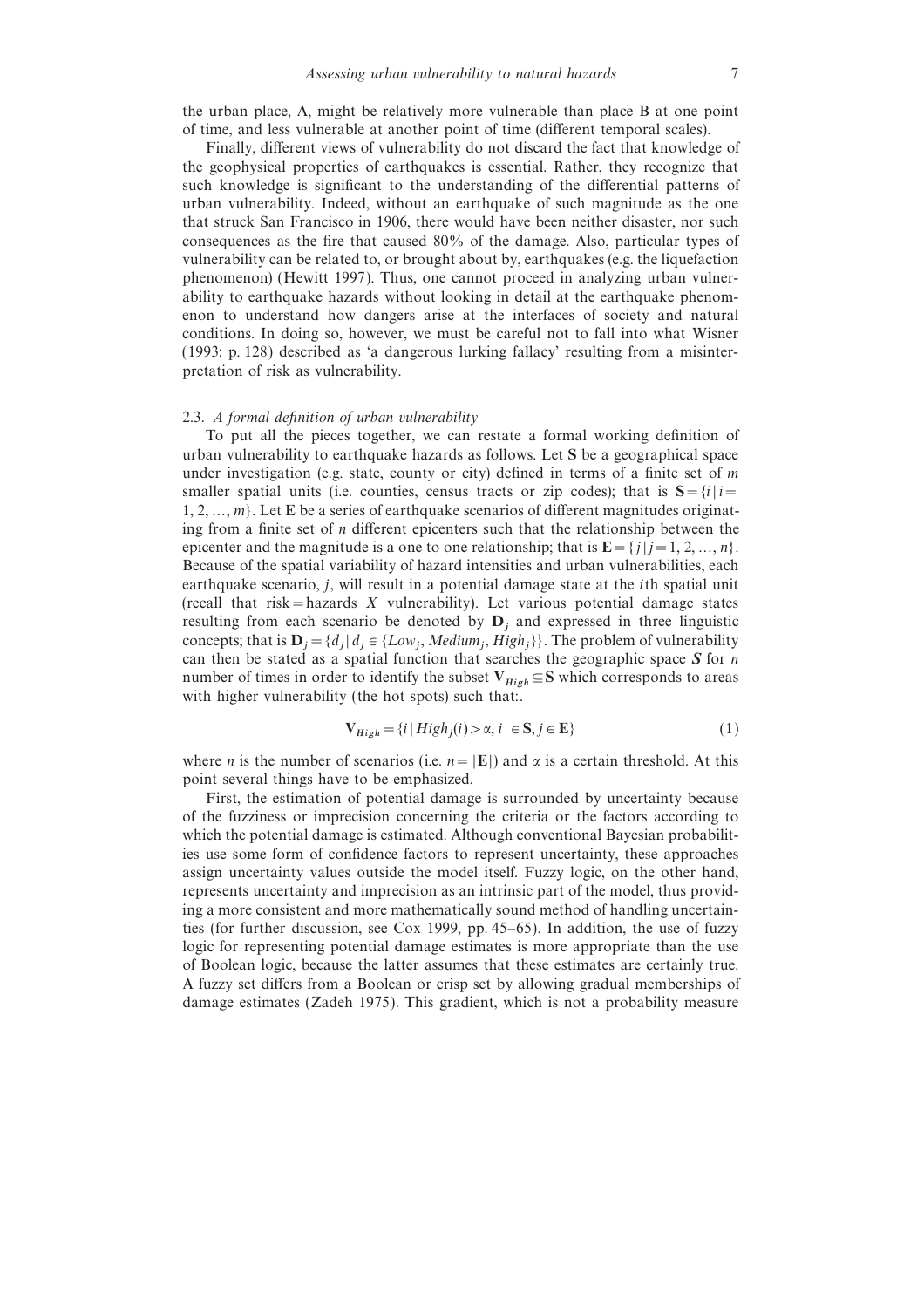but an admitted possibility, corresponds to the degree to which an estimate is compatible with the imprecise concept of risk.

Second, in the language of fuzzy logic, the state of damage is also a fuzzy set produced by applying a 'hedge' that modifies the surface characteristic of the damage fuzzy set according to a linguistic concept (i.e. low, medium, or high). These hedged fuzzy sets represent the degree of risk, but not vulnerability, and are relative to the earthquake scenario that produces the estimates of damage. That means if an area is assigned to a membership degree of 0.30 and 0.40 in two hedged fuzzy sets  $High_{i1}$ and  $High_{i2}$  created from two earthquake scenarios j1 and j2 respectively, then we cannot say that the damage estimate for this area from j1 is less than or greater than the damage estimate from j2.

Finally, the threshold,  $\alpha$ , in equation (1) represents the minimum degree of membership that an area can have in the fuzzy set, 'High', produced from any single scenario to be considered in the evaluation of vulnerability. For example, if  $\alpha = 0.75$ . This means that the hot spots of vulnerability are those areas that maintain a degree of membership higher than 0.75 in all of the 'High' fuzzy sets generated from all the scenarios. Maintaining such a degree of membership means that these areas suffer from higher potential damage estimates regardless of the earthquake magnitude or the epicenter location. Therefore, these potential losses can be attributed directly to the higher vulnerability of these places. In the next section, we discuss how our working definition of vulnerability can be translated into a GIS analytical procedure. We then use a case study example for Los Angeles County in the following section to illustrate the application of this procedure.

#### 3. Methods

#### 3.1. Approach

The spatial multicriteria analysis approach to urban vulnerability can be thought of as a process that combines and transforms spatially referenced data (input) into a resultant vulnerability score (output). As shown in figure 2, the proposed process is iterative and combines elements from the techniques of multicriteria evaluation (Malczewski 1999, Thill 1999) and fuzzy systems analysis (Leung 1997, Openshaw and Openshaw 1997, Jiang and Eastman 2000). The combination of these two techniques is very useful as it helps us address the ill-structured problem of vulnerability through a set of steps in which vulnerability is treated as a spatial decision problem under conditions of uncertainty.

The proposed process involves seven main stages. The first stage is the selection of evaluation criteria or measures that determine the scope of the analysis. The second stage is the simulation of earthquake hazards through which one can explore the possible effects of earthquakes on a particular region according to multiple deterministic and probabilistic scenarios. In the case of probabilistic simulations, the ground motion of the earthquake is statistically calculated according to the probability that an event of a given intensity will be exceeded in a given period of time. In the case of deterministic simulations, the ground motion is calculated from a hypothetical or historical source with a given strength thus excluding the spatially random effects of hazards. In the third stage, loss estimates created from each scenario run in stage two are transformed into comparable units through a 'fuzzification' process. Fuzzification is a process for standardizing the evaluation criteria through recasting values into statements about set membership using the linguistic terms identified in the first stage (Malczewski 1999). In the fourth stage, the fuzzified criteria are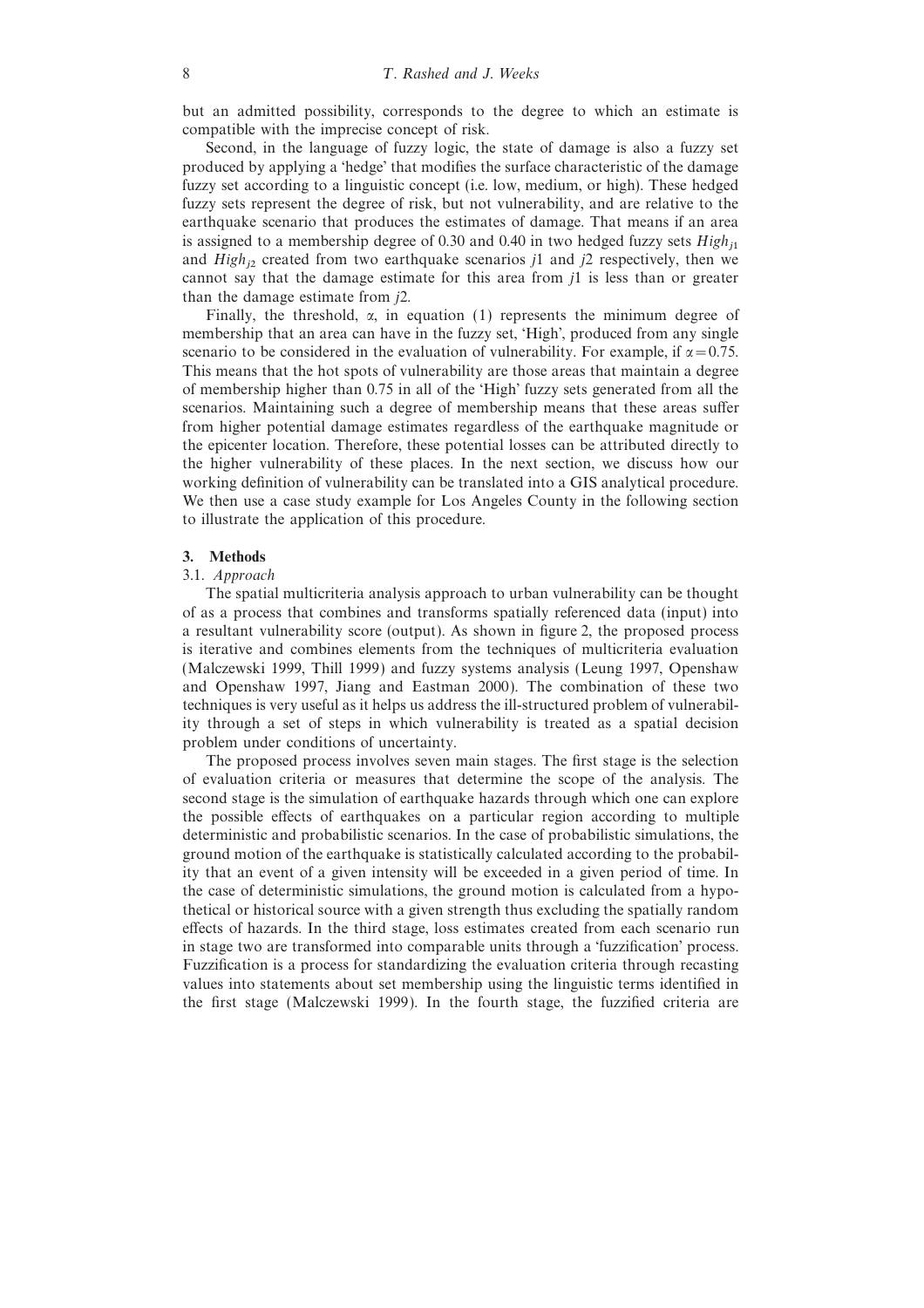

Figure 2. Framework for the study.

compared pairwise using the analytical hierarchy process (AHP) developed by Saaty (1980) in order to generate a set of fuzzy weights for the evaluation criteria. In the fifth stage, the criteria are aggregated into a one-dimensional array of rules based on a fuzzy additive weighting method. These rules are then used to calculate the membership degree of each census tract in hedged fuzzy sets representing the linguistic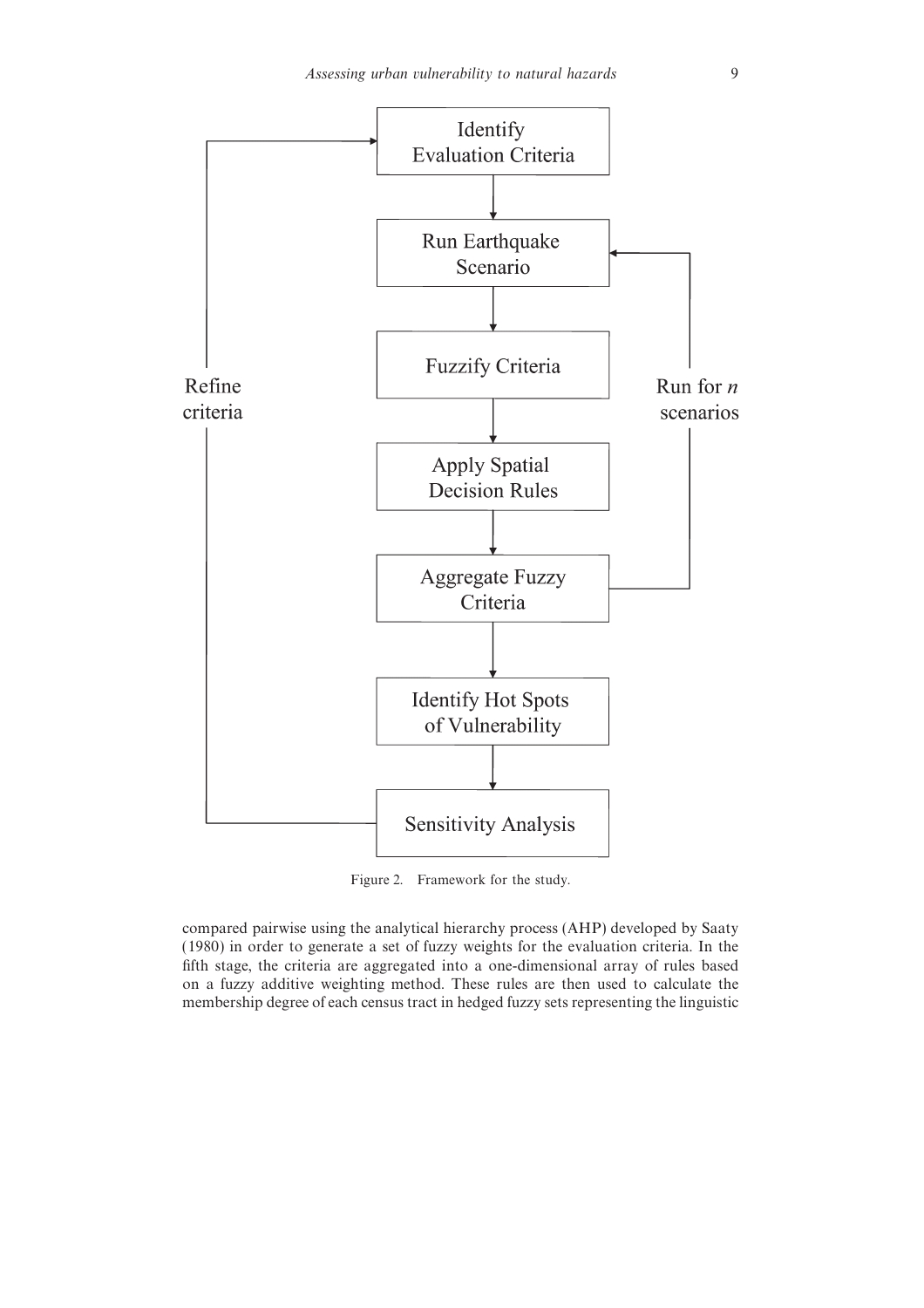expressions of the damage states (i.e. lower-risk, medium-risk, and higher-risk). Stages three to five are repeated for the rest of the scenarios. In the sixth stage, the 'higherrisk' fuzzy layers produced from the scenarios are used to locate hot spots of urban vulnerability based on the working definition of vulnerability introduced earlier. In the final stage, sensitivity analysis is conducted to determine the effects of simulation parameters on the final output.

#### 3.2. Identify evaluation criteria

The first stage of the proposed methodology is to select a set of evaluation criteria that provides a basis for comparing the results of the earthquake simulation. In fact, this is the most critical part in the overall approach because we need to make sure that the selected criteria are sufficient to reflect the overall risk of urban areas in each scenario as a compound function of vulnerability and earthquake hazards. It is also the most time-consuming part of the methodology because it involves the collection and preparation of the data that will serve as input to the earthquake scenarios.

A good logical basis for selecting the evaluation criteria is to follow Malczewski's (1999: pp. 107–108) recommendation that a criterion is considered good if it is: (1) comprehensive (i.e. clearly indicates the achievement of the associated objective) and (2) measurable (i.e. lends itself to a quantification/measurement). This implies that we must be able to express in linguistic terms the kind of estimates required from the simulation and to establish a measurement scale for each estimate. Likewise, a set of criteria is good if it is: (1) complete (i.e. covers all aspects of a decision problem); (2) operational (i.e. is meaningful to a decision situation); (3) decomposable (i.e. is amenable to partitioning into subsets of criteria, which may be necessary to facilitate a hierarchical approach to decision analysis); (4) non-redundant (i.e. avoids the double-counting of decision consequences); and (5) minimal (i.e. has the property of the smallest complete set of criteria characterizing the consequences of a decision).

In the present work, we suggest nine criteria upon which we base the vulnerability assessment. Our selection of these criteria has been based on the framework of 'systemic' vulnerability developed by Menoni and Pergalani (1996). This framework is centred on the enduring significance of the urban place as a medium in which vulnerability conditions influencing risks and damage losses are expressed, and on cities as being a dominant factor in shaping patterns of social and biophysical vulnerability (Menoni et al. 1999, Menoni et al. 2000). Hence, it helps establish a comprehensive reference against which the divergent perspectives on what contributes to vulnerability in urban places can be evaluated. Menoni and Pergalani's (1996) framework adopts a systems-thinking approach and attempts to explain how vulnerability patterns arise from adverse interactions between and among the components of the urban system and how such patterns influence the overall risk within the urban place. Moreover, it takes into account the 'chain of failures' that might occur due to earthquake-induced hazards (e.g. landslides or fires). Our suggested evaluation set includes nine criteria organized under the following three categories:

- A. Criteria for social risks; these include: (1) percentage of households that might seek temporary shelter after an earthquake (a proxy for short-term social losses), and (2) total economic cost required for the replacement, reconstruction, and recovery of residential buildings (a proxy for long-term social losses).
- B. Criteria for physical induced risk; these include: (3) area of land that might be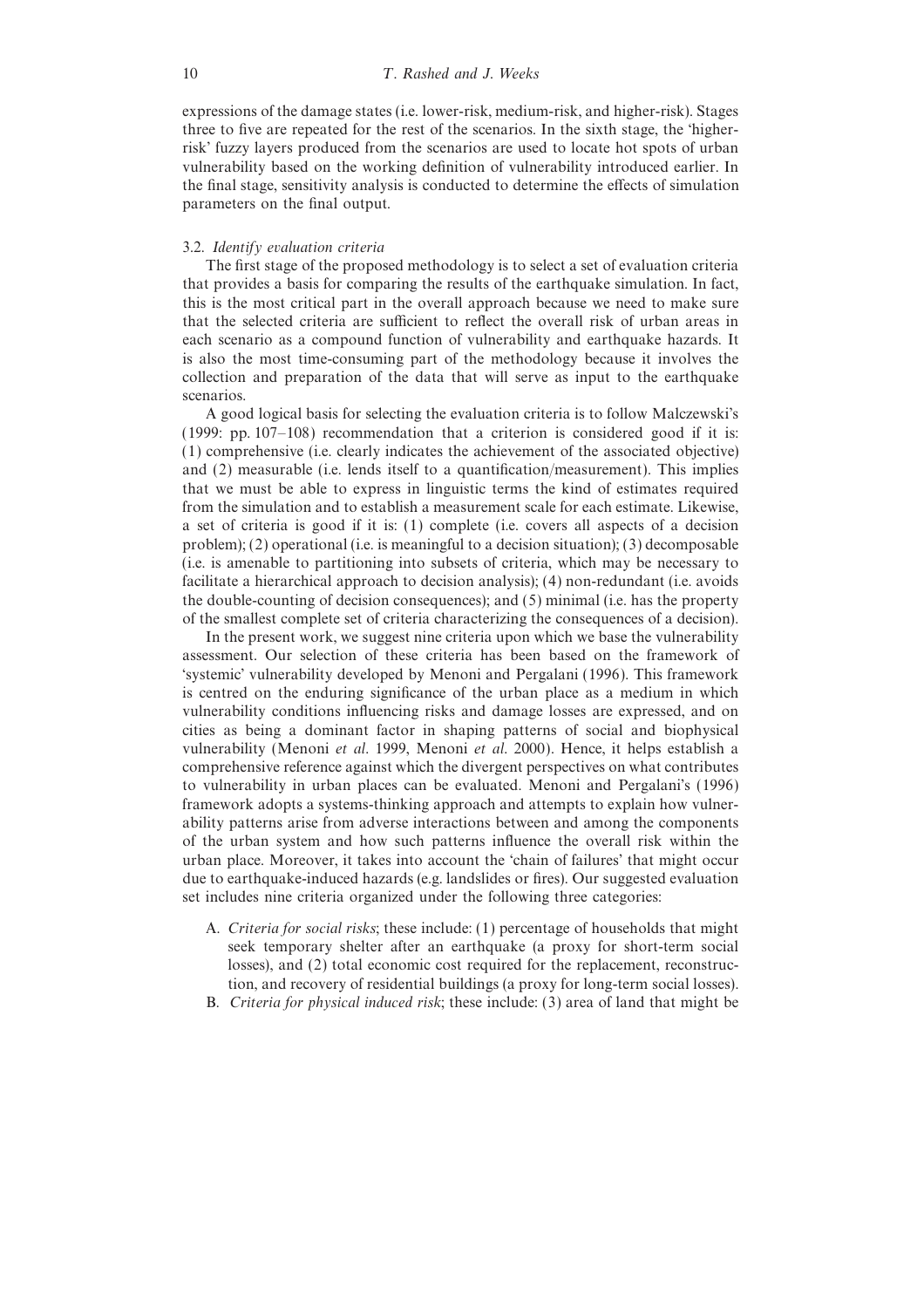burned due to induced fire, and (4) amount of debris measured in thousand tons.

C. Criteria for systemic vulnerability which may influence the emergency response and management activities following the earthquake; these include percentage of loss in functionality for (5) hospitals, (6) fire and police services, (7) power utilities, (8) highways, and (9) bridges.

In choosing these criteria, we attempted to cover all aspects of possible risks while trying as much as possible to avoid the redundancy of measures. For example, most of the above estimates can be calculated as a function of ground failures. Therefore, we do not include a measure of liquefaction risks. Similarly, the demand on shelter can be calculated as a function of casualties, which in turn can be estimated as a function of building collapse. Therefore, neither causalities nor building collapse are chosen as criteria.

# 3.3. Run earthquake scenarios

As mentioned above, our conceptual approach to select evaluation criteria has been derived in part from the framework of 'systemic' vulnerability developed by Menoni and Pergalani (1996). However, Menoni and her colleagues have not yet developed an algorithm for the quantification of the variables in their framework and so we examined existing models to see which could be best adopted to generate damage estimates that represent these criteria. Several loss estimation models are available as candidates to serve this purpose and many of them use GIS software and scientifically developed algorithms to calculate, map, and display damage and loss estimates according to particular scenarios. Examples of these models include: HAZUS (HAZards in the US—http://www.fema.gov/hazus/), RADIUS (Risk Assessment tools for DIagnosis of Urban Areas against Seismic disasters http://www.geohaz.org/radius/), EPEDAT (Early Post-Earthquake Damage Assessment Tool—http://www.eqe.com/), ROAD-1 Seismic Analysis Software (http://mceer.buffalo.edu/research/HighwayPrj/), and RiskLink-DLM (Detailed Loss Module—http://www.rms.com/). These models vary in their capabilities and scope of the analysis, and some of them are public domain software while others are commercial packages.

We chose to use HAZUS in the case study example of Los Angeles County presented in the following section for two reasons. First, it utilizes methods that have been tested by the State of California Office of Emergency Services and calibrated with data from earthquakes that occurred in sites located within our study area (FEMA-NIBS 1999). Second, HAZUS can generate loss estimates at the census tract level and this is very important to us because after we establish the basic model for our evaluation of vulnerability in this paper, the next phase of our research we will be incorporating census data into that model. Nevertheless, we believe that the proposed methodology can be replicated using other loss estimation software packages indicated above, especially if the analysis is to be conducted in places outside the North American continent.

The US government has spent over \$5 million in the development of HAZUS, designed to be used at the local, regional and state levels for estimating casualties and losses from earthquakes (FEMA-NIBS 1999). HAZUS is capable of using two separate geographic information systems (MapInfo and ArcView) to map and display the earthquake simulation results. HAZUS is essentially a 'risk' assessment tool that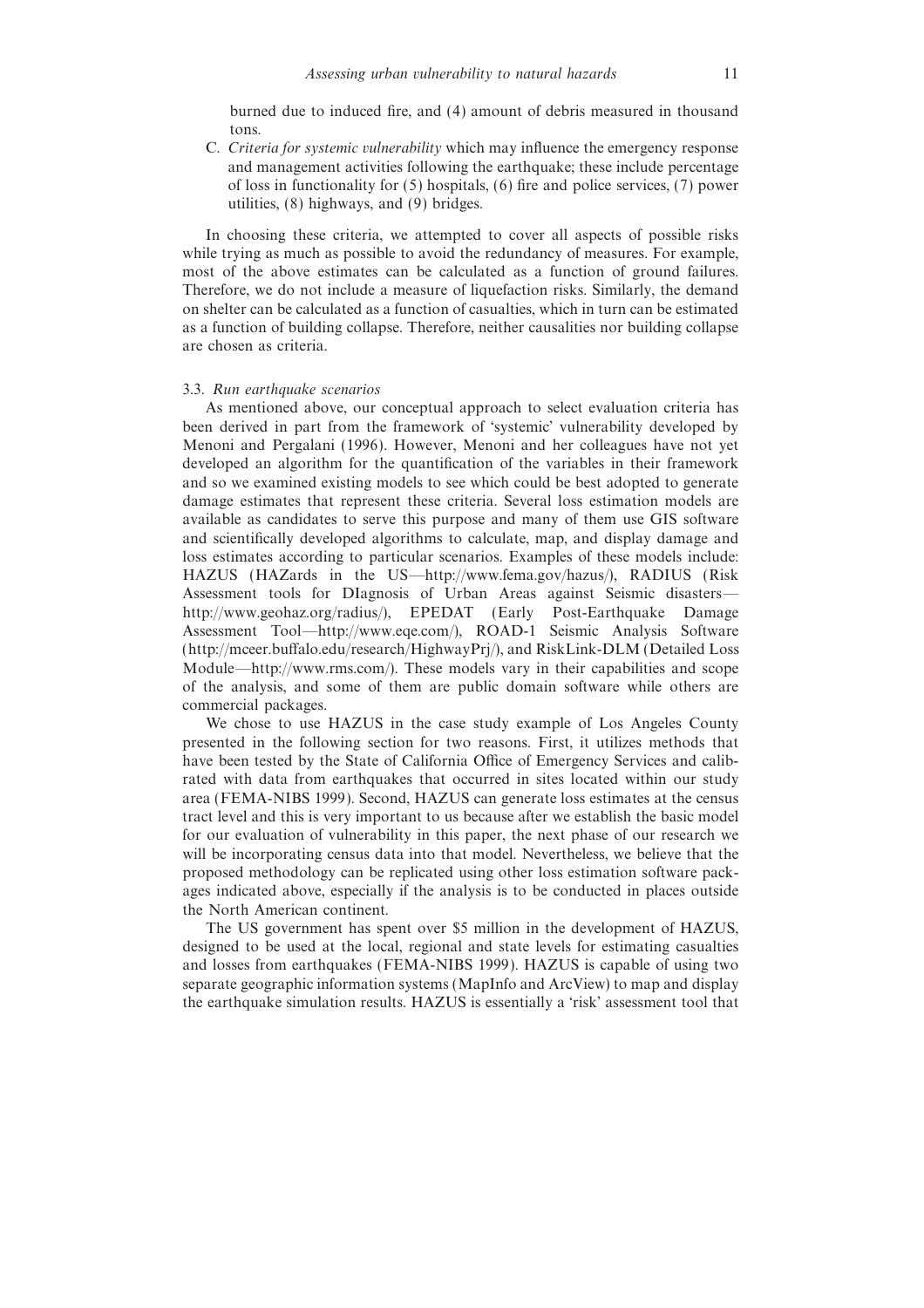generates an estimate of the consequences to a city or region of either a deterministic or probabilistic scenario earthquake (Whitman and Lagorio 1998). The resulting loss estimate generally describes the scale and extent of damage and disruption that may result from potential earthquakes. HAZUS methods have been pilot tested in Portland, Oregon and Boston, Massachusetts and calibrated with data from Northridge, Loma Prieta and other earthquakes (FEMA-NIBS 1999). While a review of these methods is beyond the scope of this paper (for a detailed discussion see HAZUS's technical manuals: FEMA-NIBS 1999), the following summarizes the main steps of using HAZUS in a simplified form:

- 1. Select an area of interest.
- 2. Specify either a probabilistic or deterministic earthquake scenario.
- 3. Add information delineating local soil and geological conditions. The maps for the intensity of ground shaking and the probability of permanent ground displacement are then generated by the software.
- 4. Use formulas embedded in the software to compute the probability distributions for damage to different classes of buildings, facilities, and lifeline system components.
- 5. Estimate number of ignitions and the extent of fire spread are generated with a special software subprogram.
- 6. Compute the expected direct economic and social losses. The latter includes estimates of casualties and shelter demand of displaced households.
- 7. Use the direct economic impacts on various segments of the economy as input to a user-specified model that estimates the impact on the overall regional economy.

Although HAZUS offers an opportunity to prepare comprehensive loss estimates, it should be recognized that, even with state-of-the-art techniques, uncertainties are inherent in any such damage estimations. For example, faulting, ground motions and land sliding generated by HAZUS may not occur precisely as the model anticipates (Whitman and Lagorio 1998). Therefore, results from HAZUS should obviously not be looked upon as a prediction, but rather as an indication of what the future might hold or to perform exploratory studies such as the one presented herein.

In the case study example we present later in this paper, five simulations of earthquake scenarios were run to produce damage estimates in Los Angeles County. Four of these were based on historical events that occurred in the region, ranging in magnitude from M6.1 to M7.7, while the fifth was a probabilistic simulation for a 500-year return-period earthquake of M6.5. The selection of these events was based on FEMA's guidelines (FEMA-NIBS 1999) and met our goal of determining the possible effects of earthquakes with moderate magnitude similar to the 1994 Northridge event.

#### 3.4. Fuzzify criteria

Because the evaluation criteria are represented by different measurement scales, they need to be standardized into a common scale. Besides the fuzzy approach, several other methods can be used for this standardization such as linear scale transformation, value/utility functions, probabilities, and revised probabilities (Malczewski 1999). We suggest the use of the fuzzy approach because of the inherent uncertainty of the damage estimates discussed earlier. In addition, fuzzy logic offers a broader family of set membership functions than other methods of standardization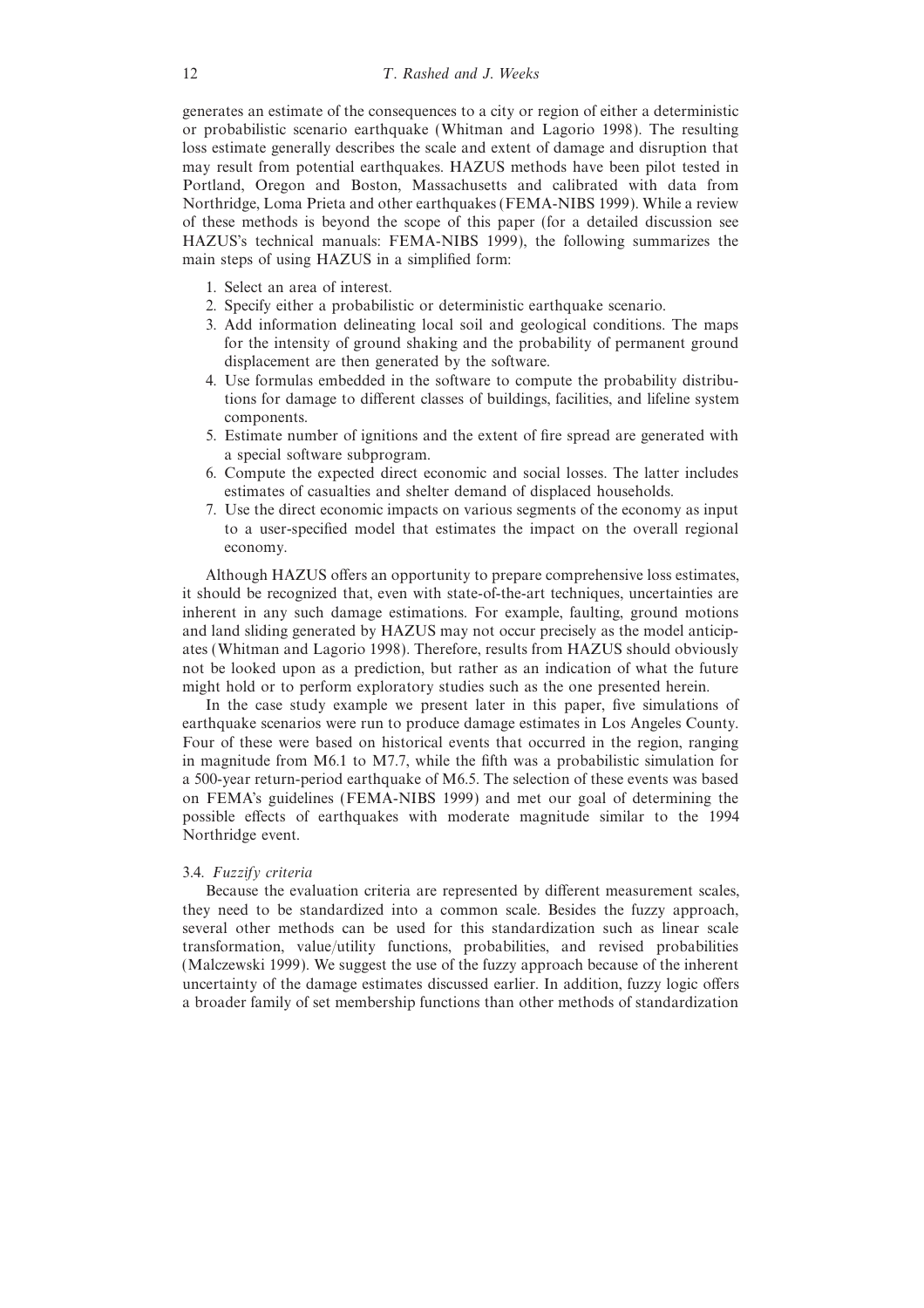(e.g. Burrough 1989, Jiang and Eastman 2000, Zeng and Zhou 2001). Finally, fuzzy models can handle linguistic, non-numeric descriptions thus offering a powerful way to resemble human reasoning in its use of approximate information and uncertainty to generate decisions.

The fuzzification of the evaluation criteria involves two steps. The first is to translate the risk concepts represented by these criteria into fuzzy sets using specific set membership function. In our case study example, we used the sigmoidal (or S-curve) membership functions that, besides being simple, are very effective in modeling continuous, nonlinear phenomena (Cox 1999). Two examples of the fuzzification process are given in figure 3. In figure  $3(a)$ , the concept of 'amount of debris' is represented by a 'growth' S-curve implying an increase in the urban risk associated with the increase in the amount of debris resulting from the collapse of buildings. In figure  $3(b)$  the concept of 'functionality of hospitals' is represented by a 'decline' S-curve implying an increase in the urban risk associated with the loss beds in hospitals. As shown in the two figures, each *S*-curve is defined using three parameters: (1) a zero membership value ( $\alpha$ ) (e.g. zero tons of debris, 100% functional hospitals); (2) a complete membership value  $(y)$  (e.g. the maximum amount of debris produced from a particular earthquake simulation,  $0\%$  functional hospitals); and (3) an inflection point  $(\beta)$  which indicates at which domain value the membership degree is 0.5 (e.g. when functionality of hospitals is  $50\%$ ). The value of the curve for any domain point  $x$  is given by the following equation (Cox 1999):

$$
S(x; \alpha, \beta, \gamma) = \begin{bmatrix} 0 & \rightarrow x \leq \alpha \\ 2((x - \alpha)/(\gamma - \alpha)^2 & \rightarrow \alpha \leq x \leq \beta \\ 1 - 2((x - \gamma)/(\gamma - \alpha)^2 & \rightarrow \beta \leq x \leq \gamma \\ 1 & \rightarrow x \leq \gamma \end{bmatrix} \tag{2}
$$

The second step in the fuzzification process is to apply linguistic 'hedges' to these fuzzified concepts to transform them into new fuzzy sets that describe the various degrees of damage (i.e. low, medium, high) estimated for a particular criterion. In fuzzy logic, hedges represent linguistic constructs that change the surface shape of



Figure 3 Examples of fuzzy concepts of damage estimates: (a) a growth S-curve representing the increase in risk associated with the increase in amount of debris (b) a decline S-curve representing the increase in risk associated with loss of hospital functionality.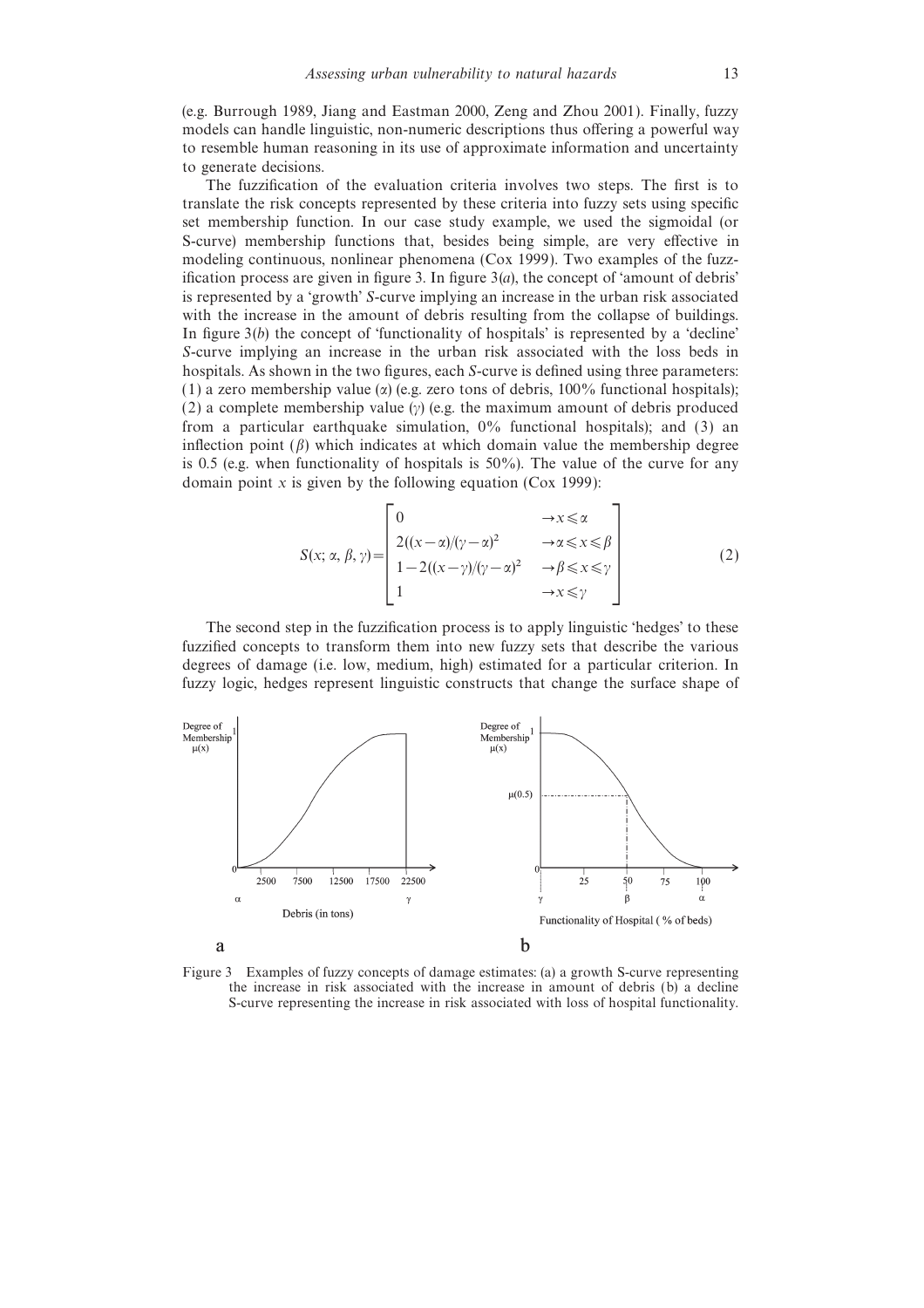fuzzy sets in the same way that adjectives change the meaning of an English sentence (Zadeh 1975). The example in figure 4 shows three new fuzzy sets produced from applying three different hedges to the 'amount of debris' fuzzy set. The 'high' fuzzy set of debris is produced through the standard Zadeh 'very' according to the following equation:

$$
\mu_{very\,A}[x] = \mu_{very\,A \times A}[x] \tag{3}
$$

As shown figure 4, this hedge depresses the surface of the fuzzy set so that an element from the domain that had x degree of truth in the original fuzzy set, now has square x degree of truth in the hedged fuzzy set. This means that the membership degrees for values in the original set are reduced in the hedged fuzzy set except at the set extremes, thus indicating domain values that have higher estimates of debris. Similarly, the 'medium' fuzzy set of debris was produced through approximating the average estimates of debris using a scalar approximation hedge called 'around' to result in a bell-shaped fuzzy region that represents medium estimates of debris. Finally, the 'low' fuzzy set that represents lower estimates of debris was produced by negating the 'high' fuzzy set produced earlier. In fuzzy logic, the negation of a fuzzy set is produced by inverting the truth function along each point of the fuzzy set according to the following transformation operation:

$$
\sim \mu_A[x] = 1 - \mu_A[x] \tag{4}
$$



Figure 4. Low, Medium, and High fuzzy sets produced from applying three different hedges to the 'amount of debris' fuzzy set. The original fuzzy set is represented by the dashed line.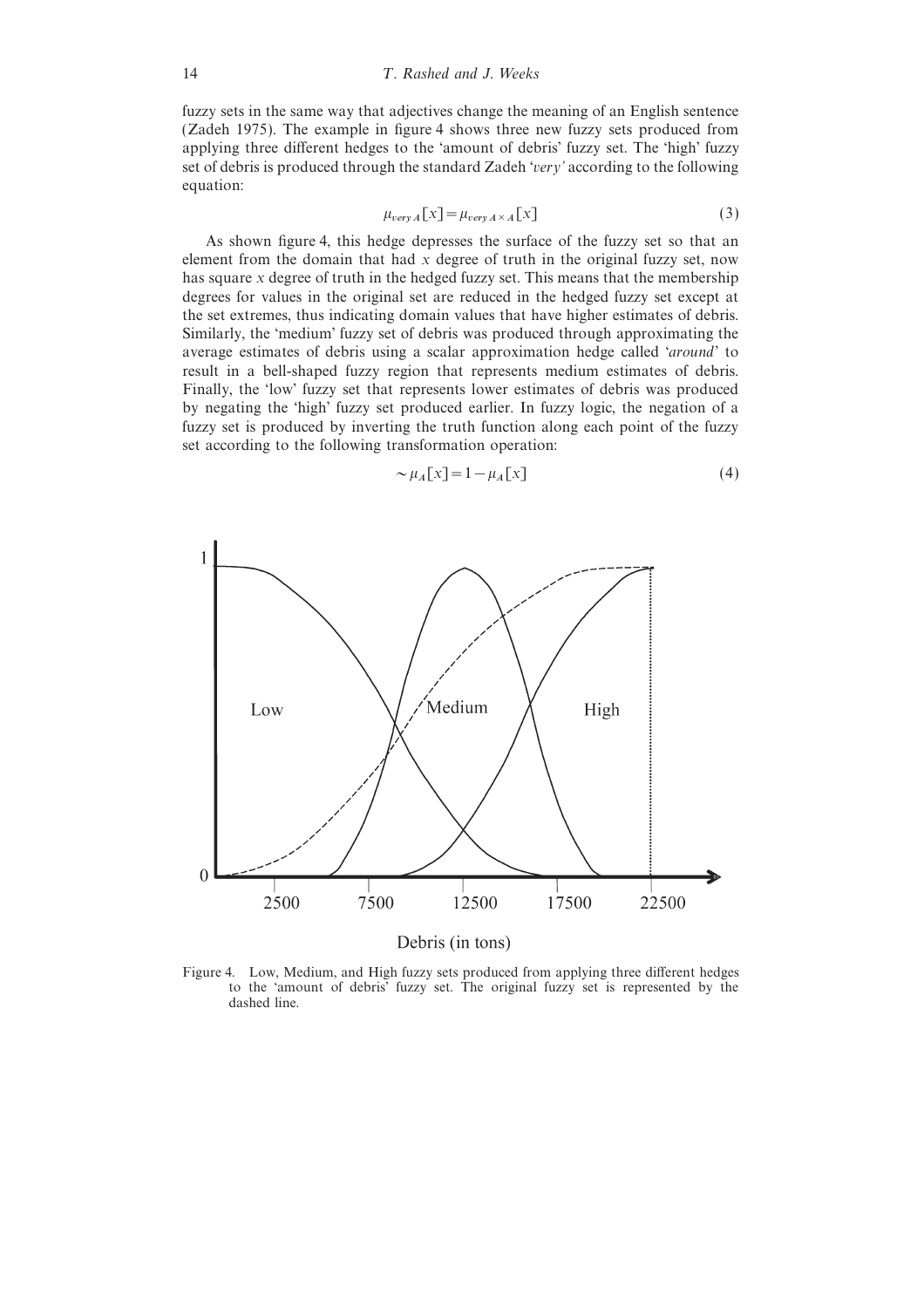## 3.5. Apply spatial decision rules

Having created fuzzified maps for the evaluation criteria, the next task is to apply decision spatial rules based on these criteria to identify areas with higher and lower risks produced for each scenario. To do so, we need to establish the relative importance of each criterion in terms of a weight that determines its contribution to the overall risk. One of the widely adopted techniques is the analytic hierarchy process (AHP) developed by Saaty (1980), and currently implemented in the IDRISI GIS software package. The AHP approach allows one to assess the relative weight of multiple criteria in an intuitive manner. The fundamental input to the AHP is the decision maker's answers to a series of questions of the general form: 'How important is criterion A relative to criterion B?'. These are termed pairwise comparisons. Responses are gathered in verbal form and subsequently codified on a nine-point intensity scale (table 1). In the case study example of this paper, the decisions concerning the preferences were guided by the concept of chain of failures triggered by earthquakes (Menoni and Pergalani 1996). Satty's basic method to identify the value of the weights depends on matrix algebra and calculates the weights as the elements in the eigenvector associated with the maximum eigenvalue of the matrix. Final results will include the weight of each criterion in addition to a measure of inconsistency which informs us whether or not the preferences assignment needs to be revised.

# 3.6. Aggregate fuzzy criteria

The purpose of this task is to aggregate the fuzzy criteria and their weights in additive fashion in order to identify areas with higher damage estimates in each scenario. Table 2 shows an example of criterion weights and rules used in one of the scenarios in our case study example. In this table, the goal is to maximize losses from the earthquake scenario. To do so, we want to minimize the functionality of systemic measures while maximizing values of social risks and induced hazards.

| Table 1. |  |  | . The AHP pairwise comparison continuous rating scale. |
|----------|--|--|--------------------------------------------------------|
|          |  |  |                                                        |
|          |  |  |                                                        |

| Less important |      |     |                                        | More important |                                                  |  |      |  |
|----------------|------|-----|----------------------------------------|----------------|--------------------------------------------------|--|------|--|
|                | Very |     | Extremely strongly Strongly Moderately | Equally        | important Moderately Strongly strongly Extremely |  | Very |  |
| 1/9            |      | 1/5 | 1/3                                    |                | 3 -                                              |  |      |  |

Table 2. An example of weights produced by the AHP. The criteria were used to produce a higher-risk fuzzy set from one of the earthquake scenarios.

| Minimize functionality of bridges:            | 0.0388 |
|-----------------------------------------------|--------|
| Minimize functionality of emergency services: | 0.0609 |
| Minimize functionality of hospitals:          | 0.0609 |
| Minimize functionality of power utilities:    | 0.0381 |
| Minimize functionality of highways:           | 0.1288 |
| Maximize costs for recover of buildings:      | 0.3829 |
| Maximize demand on shelter:                   | 0.2403 |
| Maximize amount of debris:                    | 0.0247 |
| Maximize percentage of burned area:           | 0.0247 |
| Consistency ratio = $0.03$                    |        |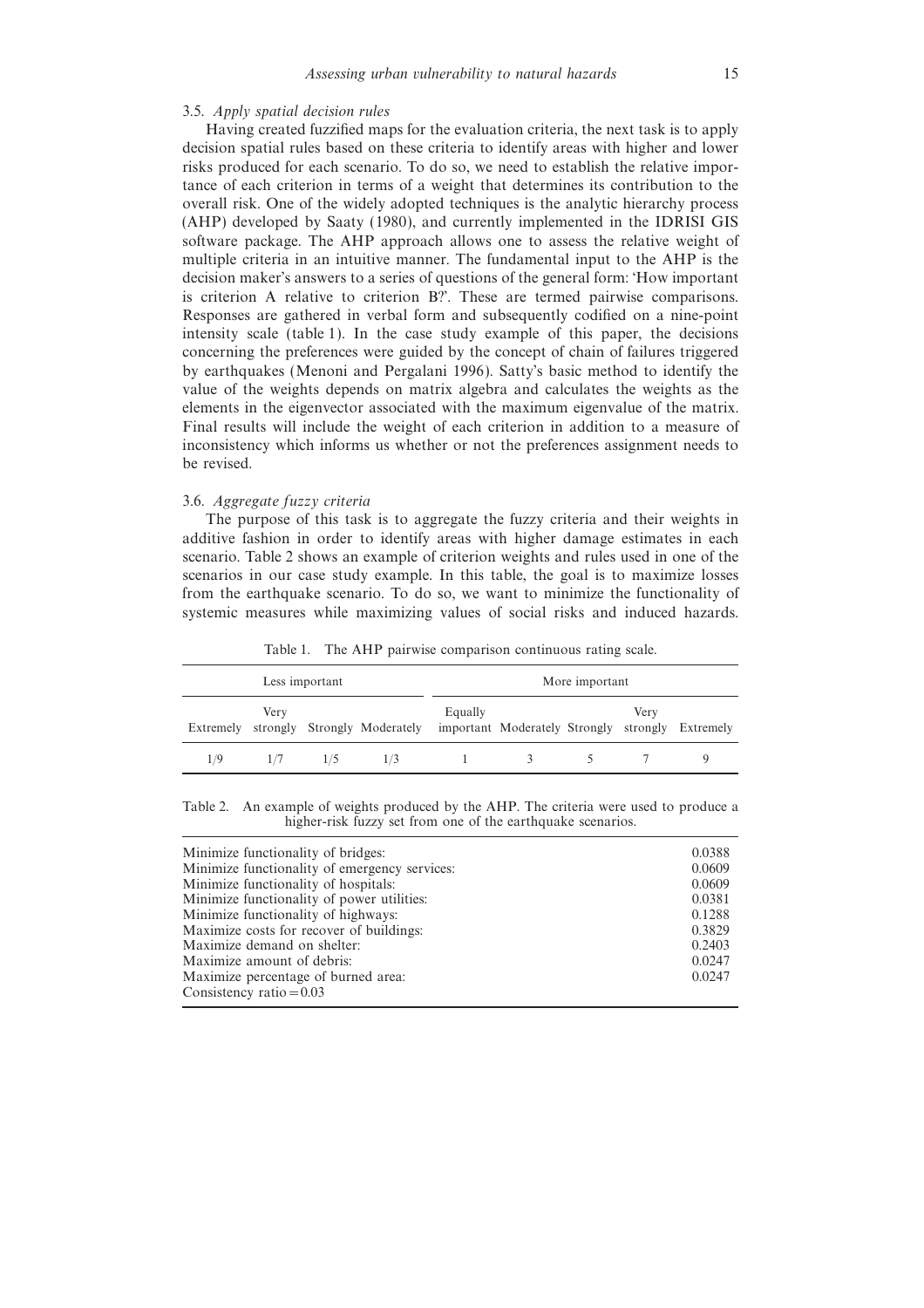Therefore, only two damage states, 'low' and 'high', are used to generate fuzzified maps for these criteria. By applying the weights, an index of 'higher-risk' is generated for geographic units within the study area (census tracts in this example) from each scenario. Those units that are assigned to higher degrees of membership across all fuzzified criteria represented places with higher degrees of risk in that index.

## 3.7. Identifying hot spots of vulnerability

After creating the indices of higher-risk from all the scenarios, the final task is to derive the final fuzzy set that represents higher-vulnerability, thus applying the working definition introduced in equation (1) to delineate the hot spots of vulnerability according to a specific a. We have investigated two possible ways of inferring the higher-vulnerability fuzzy set from the aggregation of higher-risk indices.

The first method is based on the calculation of the average membership degree of geographic units in all the higher-risk indices produced by the different scenarios. In fact, the averaging is not typically considered as a fuzzy logical operator because it lacks the property of associativity. However, in this study we have deemed it important to be examined because of the extreme cases that might be produced from the simulation (e.g. when the source of the earthquake is located on or close to a geographical unit). Indeed, the MIN-MAX compositional rules, which represent the principal method of inference in fuzzy systems, impose some limitations in decision support applications particularly when the problem under consideration is surrounded by uncertainties (Yager 1988, Cox 1999, Jiang and Eastman 2000). For example, the minimum (fuzzy-AND) operator represents a limiting factor in the analysis since the consequent fuzzy region is restricted to the minimum of the membership degree. Here a geographical unit will fail to meet our definition of vulnerability if it has a lower degree of membership in the higher-risk index produced from any single scenario. The maximum (fuzzy-OR) operator is the opposite, and can thus be thought of as a less restrictive mode of aggregation through which a geographic unit will be chosen in the result as long as it has a higher degree of membership in any single index.

Clearly, what we need in our search for hot spots of vulnerability is a global evaluation of the higher-risk indices that lies between the two extremes of MIN-MAX rules. That is, an averaging operator that permits a trade-off between the fuzzified indices of higher-risk. In our case study, the order weighted average (OWA) method implemented in IDRISI software was used for the aggregation process (Jiang and Eastman 2000 Eastman 2001). The OWA method provides continuous fuzzy aggregation operations between the fuzzy-AND and fuzzy-OR with a weighted average combination falling midway between the maximum and minimum values.

The second approach examined in the present work to locate the hot spots of vulnerability is based on the accumulating fuzzy evidence (AFE) method suggested by Cox (1999). The AFE method was originally designed to address the limitation of MIN-MAX fuzzy inference when the final fuzzy solution is arithmetically cumulative. Figure 5 outlines the steps of applying the AFE method to derive a fuzzy map of higher vulnerability. The first step in this approach is to find 'evidence' for the contribution of each higher-risk index produced from the simulation to the final higher-vulnerability fuzzy set. In doing so, we use a 'scalable monotonic chaining' to map the degree of membership of the census tract in the higher-risk to an intermediate fuzzy set representing 'vulnerability-score'. That is, for every higher-risk index, each geographical unit is evaluated for its degree of membership in that index.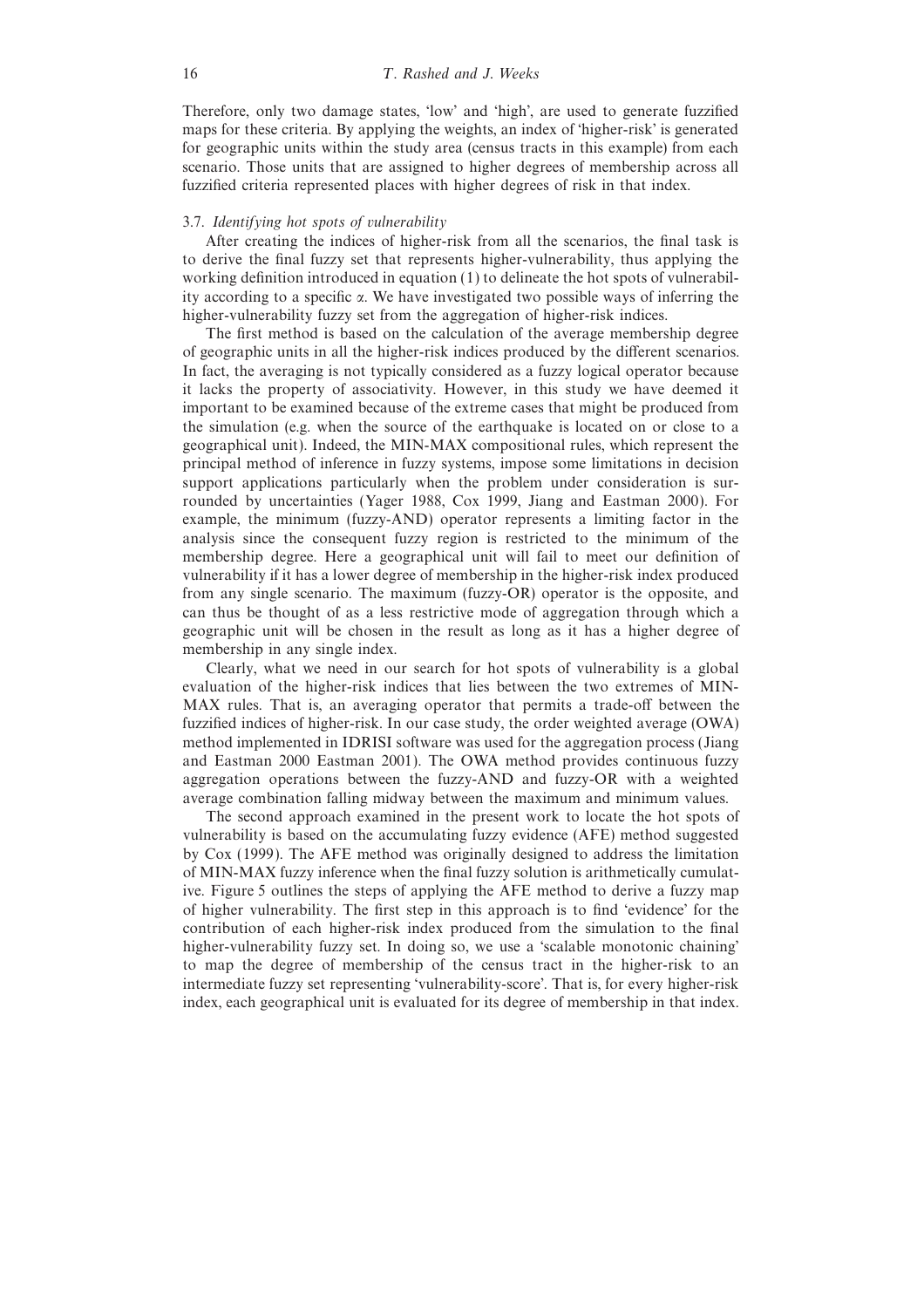

Figure 5. The accumulating fuzzy evidence (AFE) method used to derive the fuzzy set of higher-vulnerability.

This degree of membership is then used to find a point on the intermediate fuzzy set that represents a score of vulnerability associated with that particular index. This score is a value between 0 and 1000 (that is, the membership degree of the higherrisk index is multiplied by 1000). This means that if the analysis utilizes five scenarios as in our case study example and if any particular geographical unit has a maximum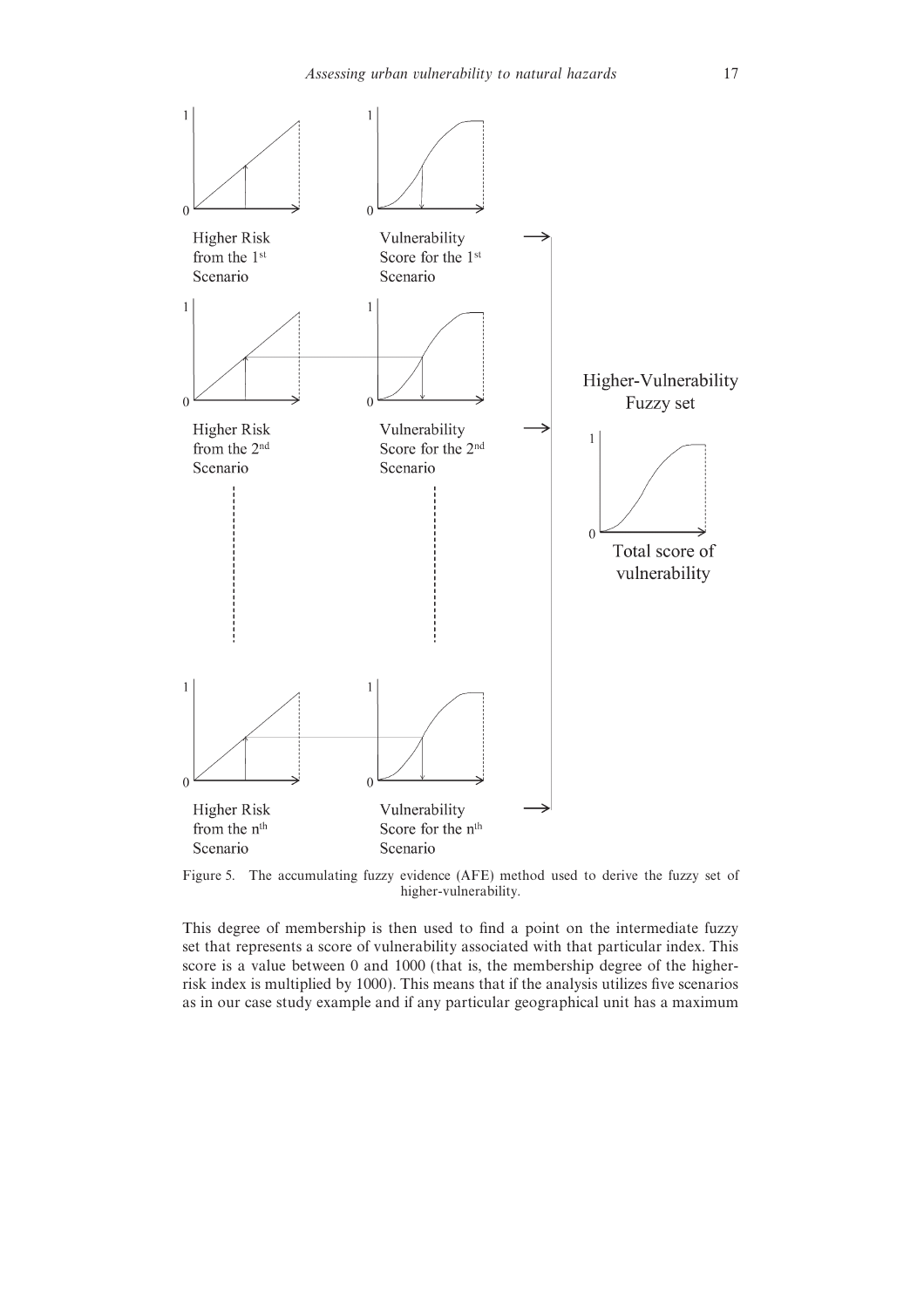degree of membership in all the higher-risk indices, then the total cumulative score of vulnerability would be 5000. After the cumulative scores are assigned to all geographical units, then the intermediate fuzzy set is used to derive the final fuzzy set that represents higher-vulnerability as shown in figure 5. In the case of utilizing 5 scenarios, the domain of the final fuzzy set will go from 0 to 5000, so that it can map the cumulative score of vulnerability to its membership degree in the higher-vulnerability fuzzy set.

The OWA and AFE methods represent two different modes for the decision making process. Therefore, which one to use depends on the objective for which vulnerability is being assessed. The OWE method approach is an averaging technique that avoids the extreme results of simulation scenarios, and thus provides a vulnerability score for the geographical units that is neither risk-averse nor risk-taking. Therefore, this method is more suitable if resultant vulnerability scores are going to be used in such decisions as the establishment of insurance plans, where insurance companies seek a trade-off between extreme cases and their business marketing. The AFE method, on the other hand, is more risk-taking as it takes into account any evidence of vulnerability produced for the geographical units by the simulation of earthquake scenarios. This method is suitable in such decisions as establishing mitigation strategies and emergency plans, where worst case scenarios should be taken into account. The implications of using these two methods will further be clarified in the results of the case study example presented in the following section.

# 4. Analysis of urban vulnerability in Los Angeles County: A case study example for the application of the approach

4.1. Study area and data

The study area used to test the proposed methodology in is Los Angeles County, California, a dynamic and data-rich region that has witnessed several disastrous earthquake events in the past century. The most recent one was an M6.7 earthquake which originated near Northridge on 17 January, 1994, in which 57 people were killed, 9000 were injured and damage exceeded \$25 billion (SSC 1995). The Northridge earthquake has raised many doubts with regard to levels of vulnerability in a modern urban environment generally designed for seismic resistance. The resultant damage demonstrated that questions of urban vulnerability to earthquake hazards pertain even to settings with advanced measures of social protection and high per-capita income (Bolin and Stanford 1998).

Los Angeles County is one of the most ethnically diverse places in the United States (Gordon and Richardson 1999) with a total population exceeding 9.5 million according to data from the 2000 Census, which makes it the most populous county in the nation. The segregation patterns of ethnicity and socio-economic classes in Los Angeles, accompanied by successive waves of economic restructuring and population expansion, have been reflected by the built environment and the physical structure of urban form within the region (Rubin 1977, Allen and Turner 1997, Modarres 1998). Mullens and Senger (1969), using colour infrared (CIR) aerial photos, revealed a highly consistent relationship between the physical surrogates derived from these photos (e.g. dwelling types, vegetation appearance, vacant land, lot and home sizes, pools and patios, street conditions), and the demographic and socioeconomic characteristics of urban neighborhoods in Los Angeles. Miller and Winer (1984) reported differences in vegetation species composition in Los Angeles, not only between residential and non-residential areas (e.g., commercial, industrial),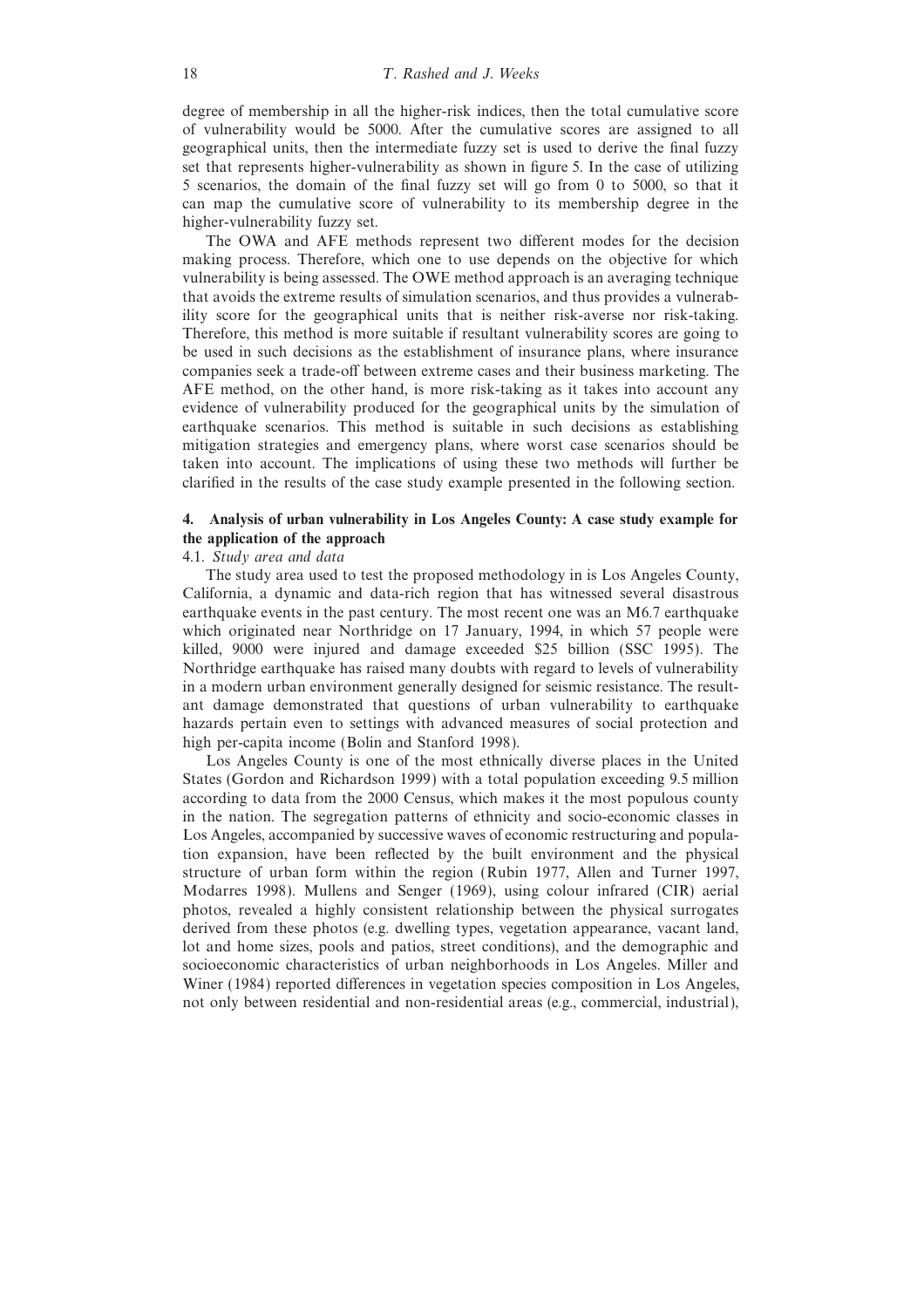but also between residential areas with different socioeconomic profiles. Li, (1998) comparing areas in Los Angeles dominated by population groups from China and Indochina versus those dominated by groups from Taiwan and Hong Kong, showed that even the micro-divisions within the same ethnicity have their geographical expression in the spatial differentiation of urban landscape.

Therefore, the diverse social and physical character of Los Angeles makes it an ideal study site for testing the capability of our proposed methodology for deriving rigorous measures of urban vulnerability that can be utilized in subsequent research to understand the relative importance of social and physical variables in determining the overall vulnerability profile of urban communities in Los Angeles. This can help improve our understanding of vulnerability patterns in that region, and ultimately can aid in the formation of mitigation policies in anticipation of the problems that accompany urbanization processes and demographic shifts in that region.

The research's unit of analysis is the census tract, which represents the smallest geographical unit for which spatially variable data on social vulnerability can be obtained in a time series. Block-level data are available for the most recent censuses, but not for the earlier time periods that ultimately are also of interest of us in future studies. In this study, we investigated a total of 1608 census tracts covering approximately 3220 Km<sup>2</sup> that represent the entire urbanized area of Los Angeles County (see figure 6). Most of the spatial and aspatial data utilized in the analysis were obtained from the inventory datasets available from the Federal Emergency Management Agency of the US (FEMA) and built into HAZUS (FEMA-NIBS 1999). These data included inventories of building square footage and value, population characteristics from the 1990 census, costs of building repair, and certain basic economic data. Data for transportation and utility lifelines were also included as well as several layers for faults, geological conditions, and the locations of the epicenters of past earthquakes. In addition, we obtained a digital soil map of the study area from the State Soil Geographic (STATSGO) archive of the Natural



Figure 6. Study area and locations of historical earthquakes utilized in the analysis.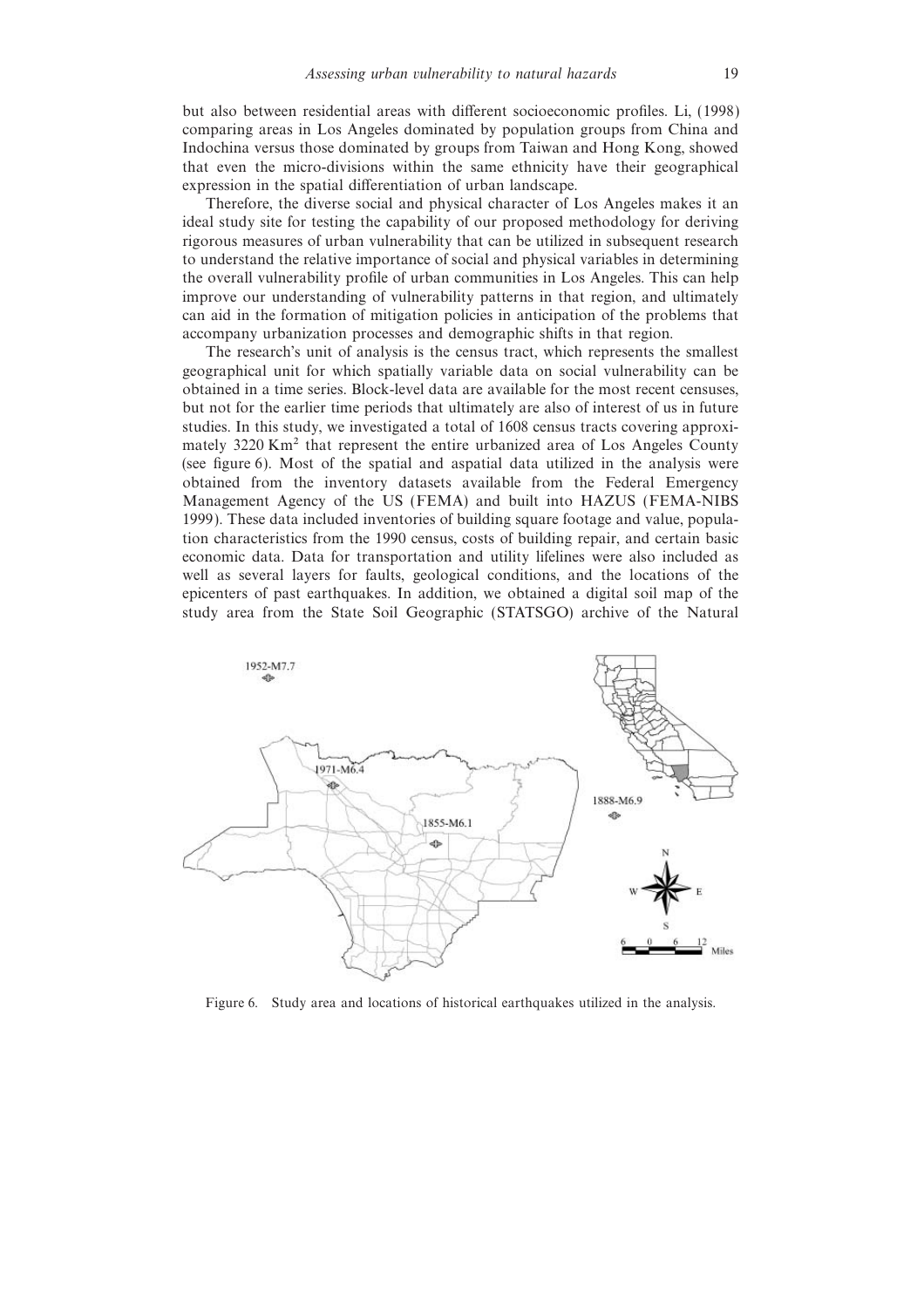Resources Conservation Service at the US Department of Agriculture and processed it into a format compatible with HAZUS (USDA 2002). Similarly, maps for slope instability and liquefaction potential for the entire region were obtained from the US Geological Survey (1:24 000) and converted into GIS layers that were compatible with HAZUS.

# 4.2. Results of the earthquake simulation

Figure 7 shows the results of the simulation of five earthquake scenarios after applying the evaluation criteria in each scenario to obtain a final fuzzy set that represents an index of higher-risk. For display purposes, the degree of membership for the census tracts in any single index was multiplied by 100. In figure 7, darker areas indicate places with higher damage estimates in the scenario. The maps shown were classified based on the natural breaks of membership degrees in the resultant indices. This classification method identifies breakpoints between classes using a statistical formula that minimizes the sum of the variance within each of the classes, thus defining those areas that hold higher degrees of risk than others. It should be emphasized at this point that the degrees of membership in these indices are scenario dependent. That is, if a census tract has a higher degree of membership in one index and a lower degree in another, we cannot assume that its risk from the former scenario is greater than its risk from the other scenario.

The resultant indices in figure 7 illustrate well the concept of risk versus vulnerability. Since vulnerability was controlled by running the simulation on the same physical and social factors, the variations observed in risk between scenarios represent changes in an earthquake hazard's parameters such as magnitude and location. In the case of the deterministic scenarios, the effect of these parameters is obvious. Those census tracts with higher degrees of membership are clustered around or near to the source of the earthquake. As we move away from the source, the degree of membership decreases. On the other hand, the index produced from the probabilistic scenario does not show any specific spatial pattern for the census tracts with higher degrees of membership in that index. This can be attributed to the underlying assumption behind the probabilistic assessment of earthquake hazards which implies uniform distribution of the seismic activity over space. Hence, the probabilistic method neglects some forms of vulnerability that exist in urban areas such as the effects of local soils. Therefore, although this method is widely adopted in many risk assessment studies, it is not highly recommended when the actual prediction of estimates is to be used to plan for emergencies or to establish mitigation policies (FEMA-NIBS 1999; Menoni et al. 1999).

# 4.3. Results of the OWA and AFE methods

The results from applying the OWA and the AFE methods to higher-risk indices are presented in the maps shown in figure 8. These maps represent the fuzzy concept of higher-vulnerability in Los Angeles County. As was done with risk indices, a natural breaks classifier was applied in order to delineate those areas that are relatively more vulnerable than others (the hot spots). Thus, darker areas in figure 8 represent places with higher vulnerability while brighter areas represent places with lower vulnerability. A visual inspection of the two maps shows clearly that they both exhibit similar spatial patterns in terms of the distribution of vulnerability membership degrees. In the two maps, census tracts with a higher degree of membership in the higher-vulnerability index are clustered in the NW quadrant of Los Angeles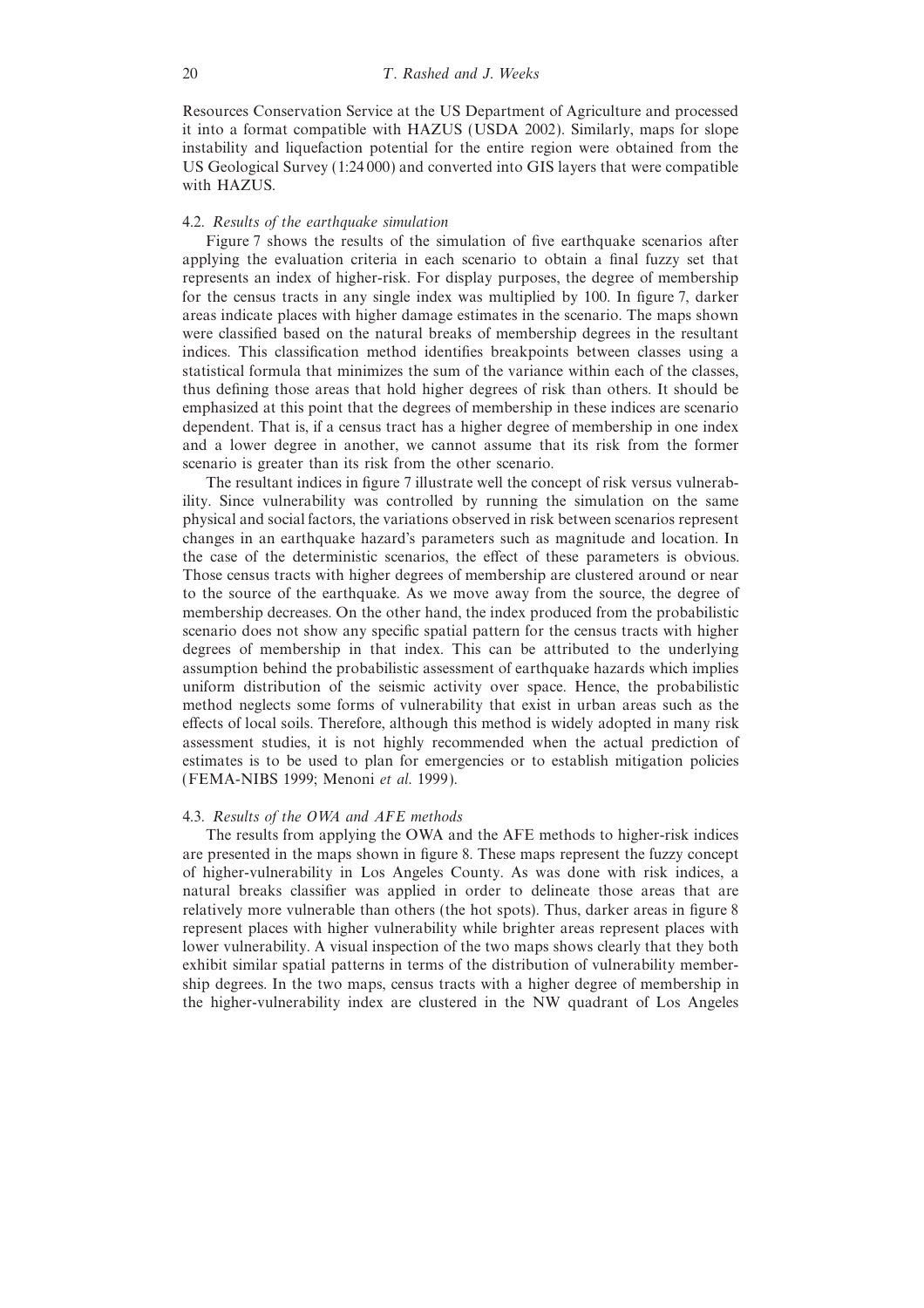

Figure 7. Fuzzified maps of Higher-Risk produced from the different scenarios. Darker areas indicate places with higher damage estimates in the scenario.

County, near the cities of San Fernando and Burbank. As we move away from this quadrant, the degree of membership decreases, and hence vulnerability decreases. Despite the similarity in the spatial pattern of vulnerability distribution in the two maps, the interpretation of their values of vulnerability is different.

In the case of the OWA-based higher-vulnerability index, the values indicate the average degree of membership in the higher-risk indices produced by the simulation of earthquake scenarios. This implies that a census tract with a lower risk in one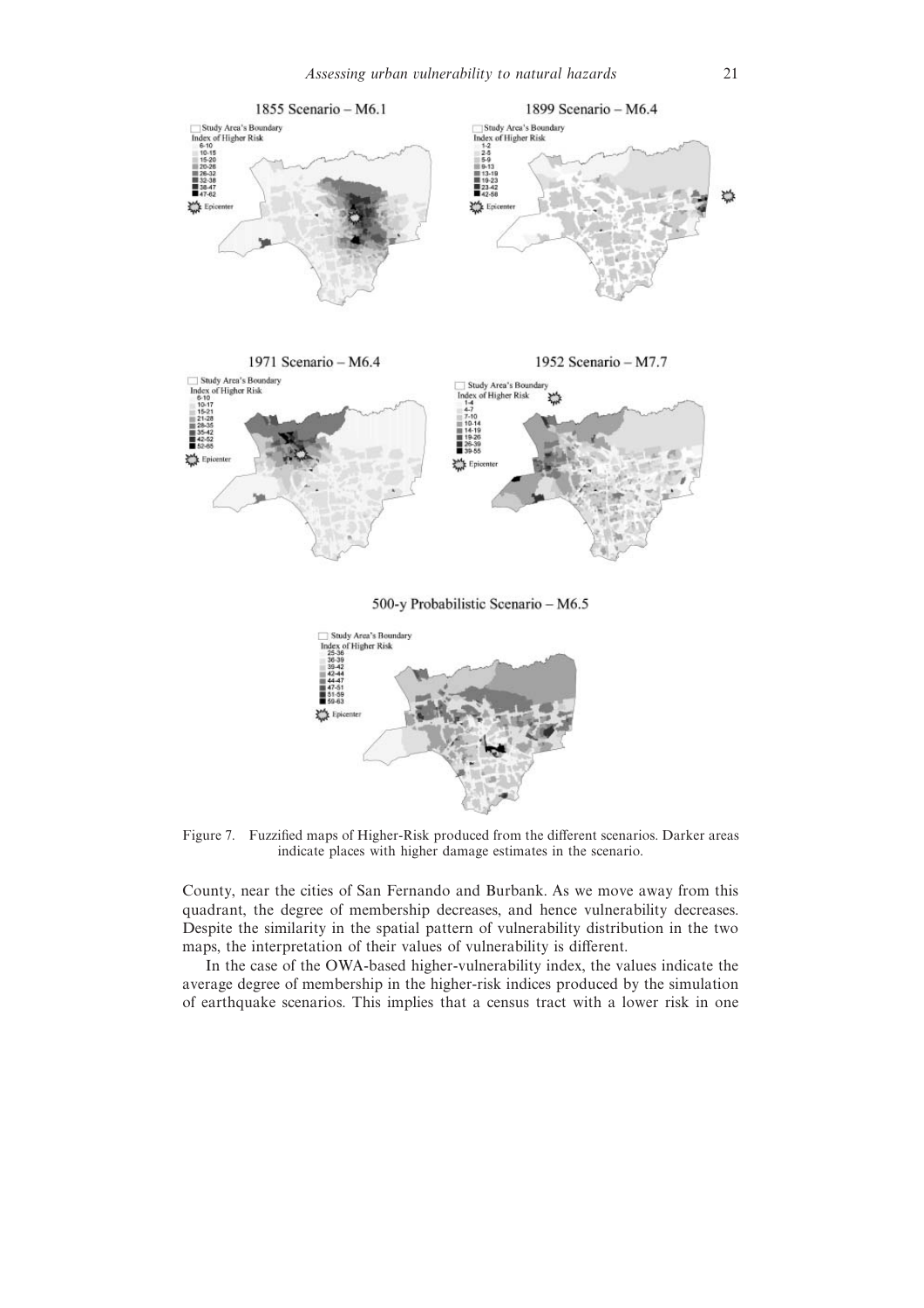

Figure 8. Results of the fuzzified maps of Higher-Vulnerability. Darker areas indicate places with higher degree of membership (see text for discussion).

scenario is compensated for by its higher risk in another. Therefore, the final averaged values imply a considerable degree of uncertainty resulting from the inability to provide a precise judgment with respect to the inference of the simulation results. This uncertainty is reflected in the range of values produced in the OWA-based map of vulnerability. As shown in figure 8, the maximum degree of membership in this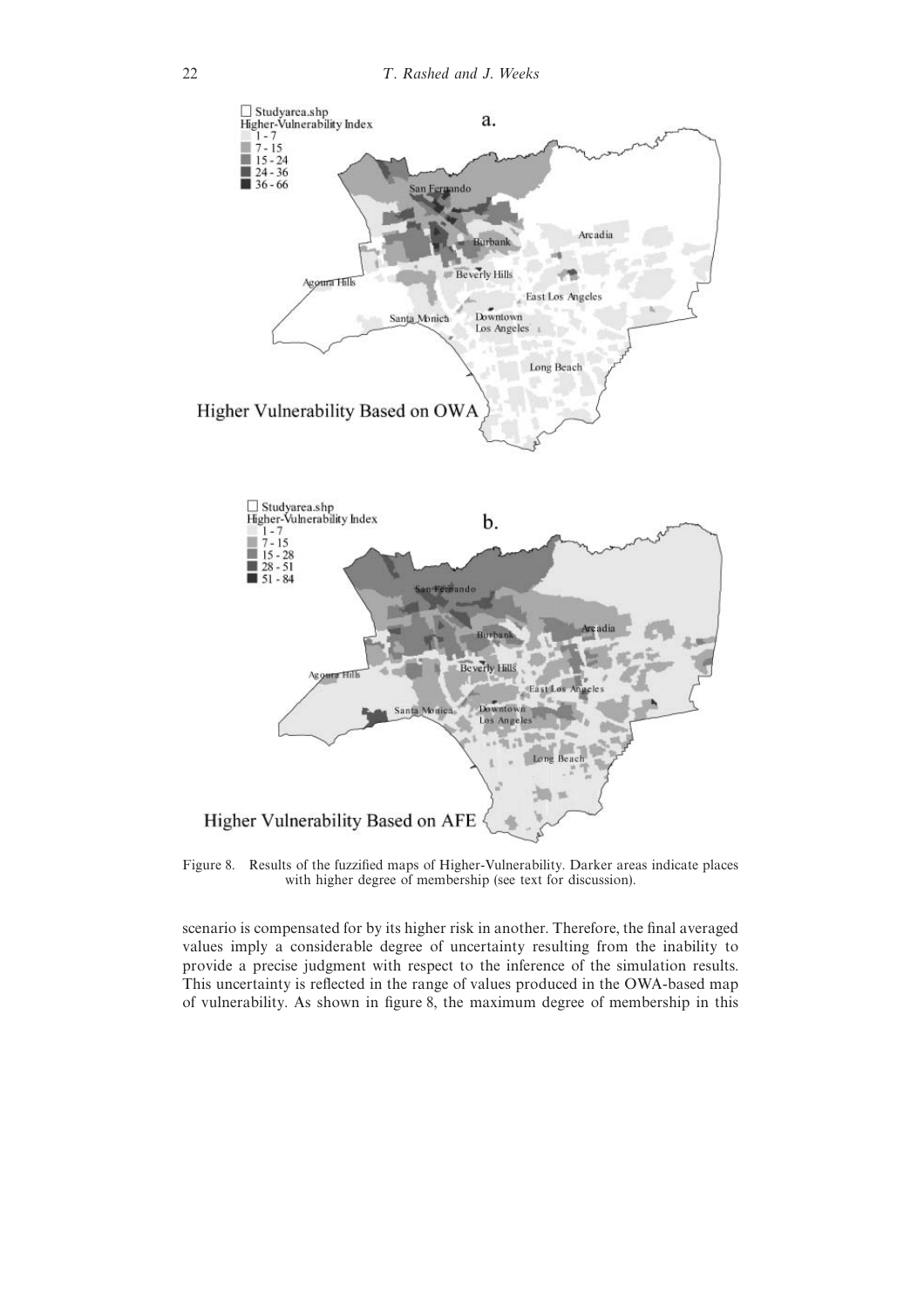map is 0.66, implying that there is only 66% possibility that a census tract with this value would be designated as highly vulnerable. The case of the vulnerability map produced by the AFE is quite different. In this method, each higher-index produced from a specific scenario is thought of as 'imperfect' evidence for the overall vulnerability of the census tracts (i.e. the degree of imperfectness is expressed in degrees of membership in the higher-risk indices). By accumulating this evidence on an indexby-index basis in the manner discussed in the methods section earlier, we obtain a final map of vulnerability in which census tracts are assigned to values weighted by the imperfectness of the simulation results. As shown in figure 8, the AFE method yields results that are less certain and more spatially diffused than the results obtained by the OWE method.

As we indicated earlier, our primary objective from this case study was to test the proposed methodology in terms of deriving robust measures of vulnerability that can be used in subsequent research to examine the relative importance of various physical and social variables influencing vulnerability. It is, however, worthwhile to highlight here some indications about the potential linkage between variation in vulnerability scores and social and physical variability in the study area. Note that, for illustrative purposes, we only base our discussion on the general spatial distribution of vulnerability scores that have resulted from both the AFE and the OWA methods. In doing so, we utilize the network of freeways in Los Angeles (shown in figure 6) as a framework for linking variation in vulnerability scores to patterns of ethnicity and socioeconomic segregation in the study area. For example, the non-Hispanic white population is dominant in neighbourhoods that extend along the periphery, which score high on the socio-economic scale. These areas are characterized by having lower scores in vulnerability. The majority of African-American dominated neighbourhoods are associated with less affluent areas located in the urban core, which exhibits lower to medium scores of vulnerability. On the other hand, the Hispanic population is largely concentrated in the central and north-east regions. The socio-economic status of these neighbourhoods ranges from low to middle, but the scores of vulnerability in these areas are generally higher. Finally, the Asian community is divided between the south-west area of Los Angeles, where one can find highly affluent neighbourhoods such as Rolling Hills and Palos Verdes, and other areas located in the northeast part of the central city near Pasadena and Arcadia—areas that score in the middle on the socio-economic scale. In this case, vulnerability scores range between low in some neighbourhoods and high in others.

Does this mean that race and income are the sole determinants of variability in vulnerability in Los Angeles County? The answer is obviously not, but what the above description suggests is a complex interaction between the social, demographic and physical makeup of urban places that shape the vulnerability profile of the communities in Los Angeles, to which race and income may make a considerable contribution. In subsequent research, we will investigate in detail the extent to which variations in vulnerability is connected to variations in physical and social settings in Los Angeles. What concerns us this paper however, is to show the capability of our proposed methodology of deriving measures of vulnerability that have subsequent theoretical and empirical implications.

# 4.4. Results of sensitivity analysis

We performed three sensitivity analysis tests on the results shown. In the first analysis, sensitivity to earthquake magnitude was examined. Then, sensitivity to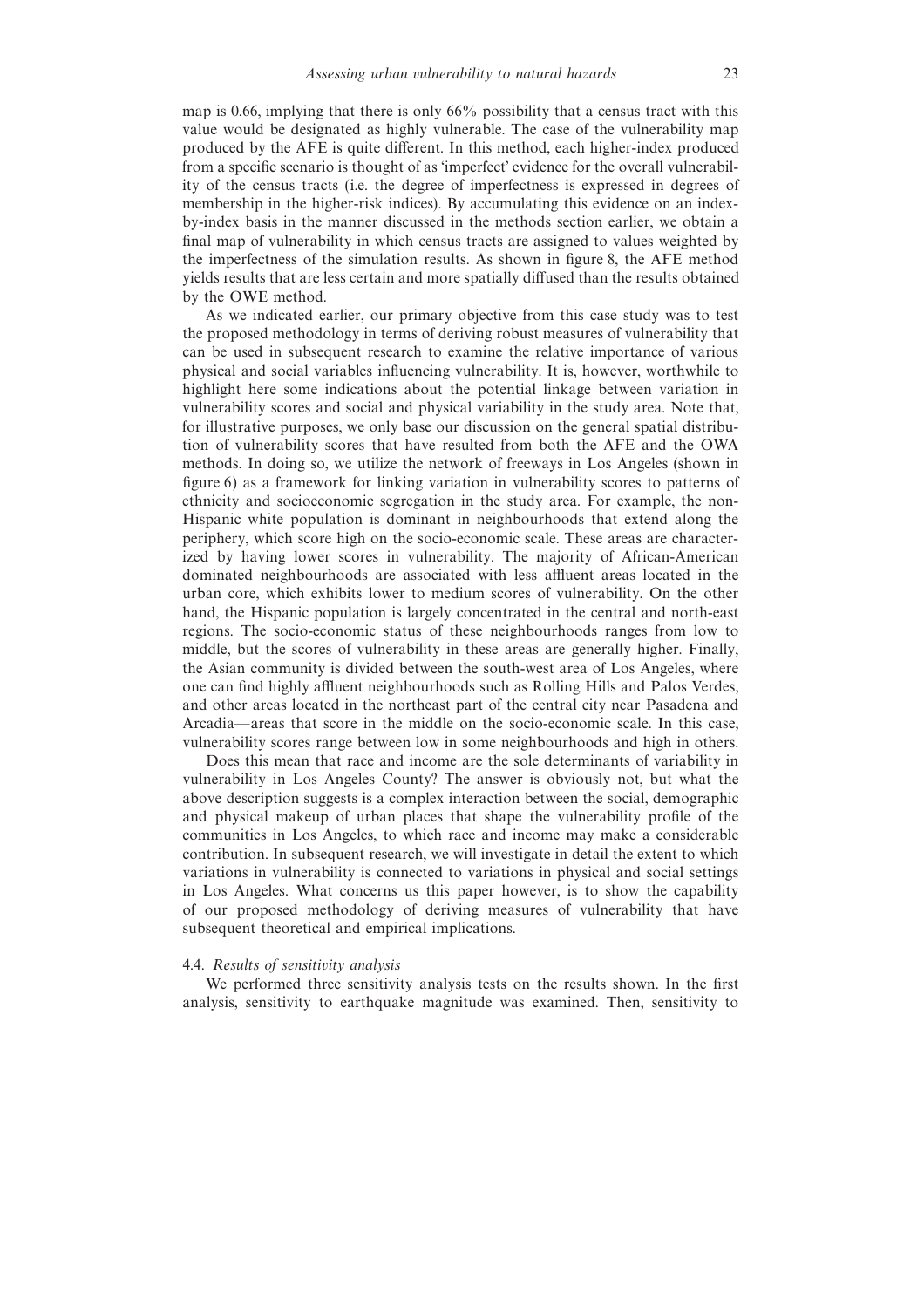earthquake location was examined. Finally, sensitivity to simulation method was examined. Another major difference between the implications of the OWE and AFE methods can be observed in the results of the sensitivity analysis presented in figure 9. This figure shows fuzzy maps produced by excluding some scenarios from the earthquake simulation. In the first case, the sensitivity of analysis to the magnitude of the earthquakes was examined by excluding the 1952 earthquake scenario (M7.7). In the second case, the sensitivity to the location of earthquake source was examined by excluding the 1971 (M6.4) scenario whose source is located in the clustering area



Higher-vulnerability with probabilistic scenario excluded

Figure 9. Results of the sensitivity analysis applied to the OWA and AFE methods.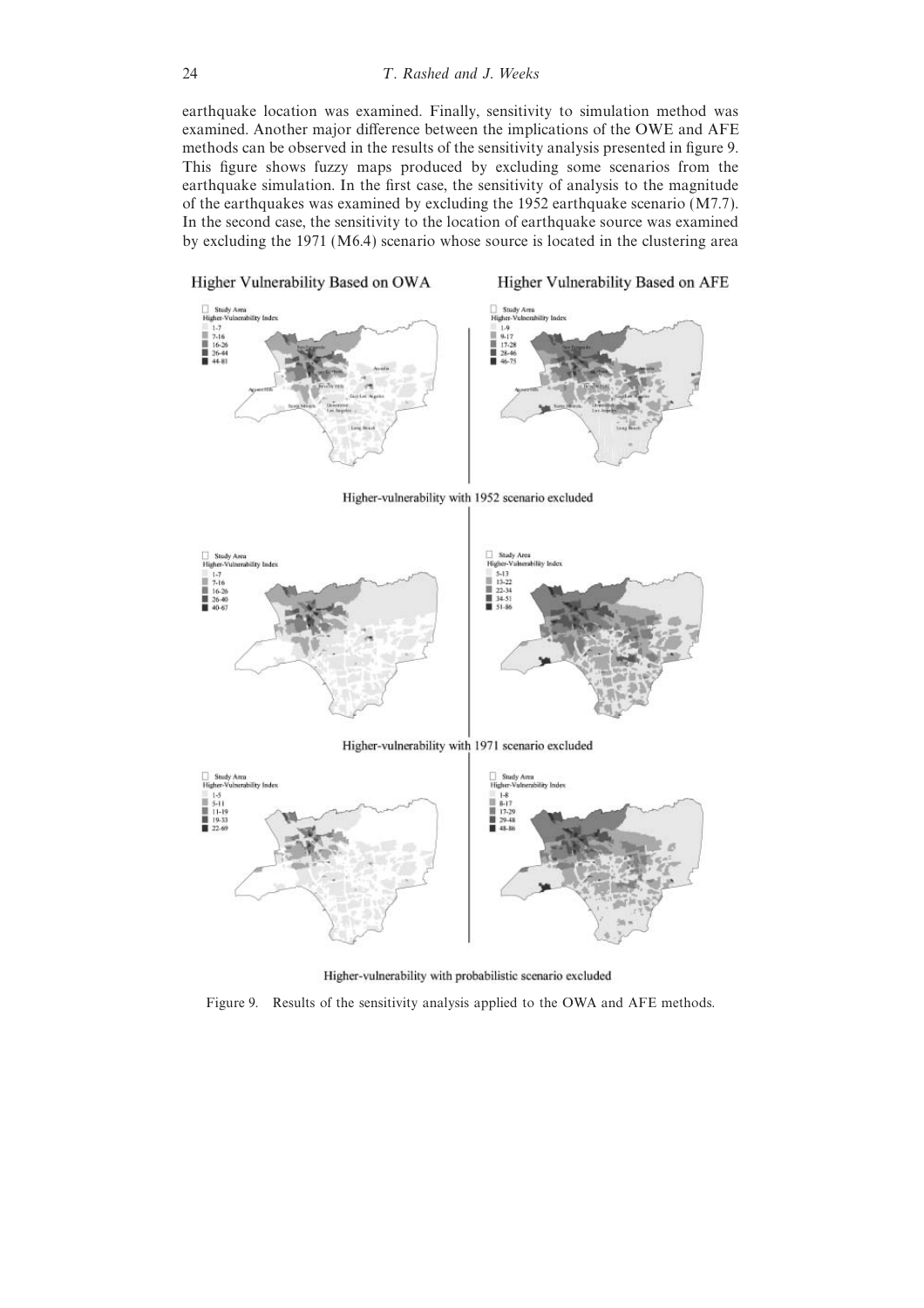of higher values. In the third case, the sensitivity to the simulation method was examined by excluding the probabilistic scenario. As shown in figure 9, the results of sensitivity analysis indicate no major change in the spatial distribution of vulnerability patterns in comparison to those produced from the original simulation. This observation indicates the robustness of the proposed methodology in controlling for the effects of the spatial variability in the earthquake hazards, thus attributing the variability of risk to the variations of urban vulnerability.

In terms of fuzzy aggregation methods, the OWA and AFE have responded in different degrees to the three cases mentioned earlier. In the first case, when the 1952 scenario is excluded, the overall certainty of the OWA-based vulnerability map increased, while the certainty of the AFE-based map decreased. This is due to the magnitude of the 1952 event (M7.7), which is considerably higher than the magnitudes of the other scenarios that range between M6.1 and M6.9. The exclusion of higher damage estimates produced by this scenario led to a decrease in the evidence supporting vulnerability and thus to a decrease in the certainty of the AFE-based map. In contrast, the certainty of the OWA-based map increased as the effects of extreme values on the averaging operation decreased. In the second case, the exclusion of the 1971 scenario did not result in any significant change in the results produced by the OWE method. However, examining the results produced by the AFE method, slight changes can be observed in the spatial distribution of vulnerability. As effects of the 1971 earthquake disappear, the degree of membership decreases for the areas located at or near to its source and increases for the areas located at an increasing distance from it. Finally, the exclusion of the probabilistic scenario seems to have a minor influence on the two methods, except in limiting the spatial diffusion of higher degrees of vulnerability.

#### 5. Summary and conclusion

In this paper, we have demonstrated that the limitations of current GIS approaches to vulnerability analysis are not a question of data availability nor are they due to problems in current GIS software. Rather, we attributed these limitations to the adoption of methodologies that are not suitable for dealing with the illstructured problem of urban vulnerability. We illustrated through a wall-to-wall exercise how a spatial analytical approach can be incorporated into a GIS in order provide measures of urban vulnerability in Los Angeles County. The research presented here is a work in progress, and we recognize that there are limitations in the analysis we presented. However, the aim of this paper was to pave the ground for a new approach for disaster managers to undertake vulnerability analysis, as well as for researchers to test existing theories or develop new ones. In this last section, we conclude with a discussion of the limitations and the possible contributions of the proposed methodology in terms of balancing two competing demands. The first demand is offering a replicable way for researchers as well as planners and decision makers undertaking local mitigation efforts to generate concrete profiles of vulnerable communities and to monitor changes in these profiles over time. The second is being able to bring together divergent perspectives on urban vulnerability in order to test related theories and hypotheses, thus improving our understanding of the linkage among various ecological factors that produce vulnerability patterns.

As for the first objective, the limitations of the proposed methodology can be examined against the four criteria suggested by Rejeski (1993) in his evaluation of successful GIS applications in the field of risk analysis and disaster management,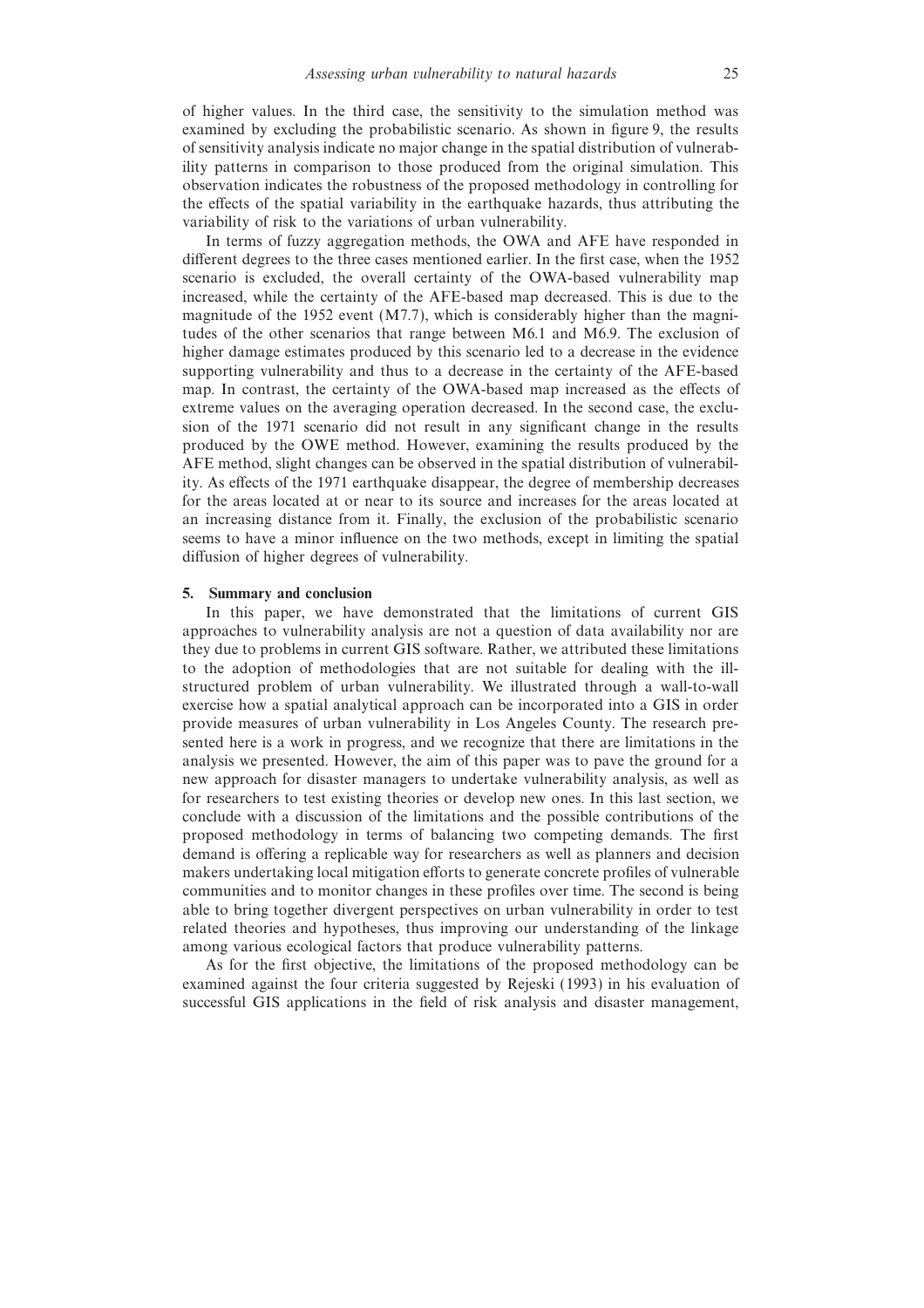namely: believability, honesty, decision utility, and clarity. The first criterion, believability, concerns whether the models and data to be used in the analysis are properly chosen. As highlighted earlier, differences exist between different models of urban vulnerability. However, similarities also exist. In this paper, we have focused our attention on some basic points that are common among different vulnerability models. In doing so, we have adopted an ecological perspective which facilitated the selection of a comprehensive set of evaluation criteria of urban risk using an earthquake simulator to generate them. Obviously, a successful replication of this methodology depends on the existence of a variety of spatial and aspatial data that can be utilized in a damage simulation tool such as HAZUS to generate the evaluation criteria. With the rapid increase in spatial digital libraries and the wide spread of GIS in many public and private organizations, the availability of such data should no longer be problematic. Likewise, there are now many software packages that perform very sophisticated simulations of earthquake effects. We believe that the key to determining the ultimate usefulness of the proposed methodology in future application lies in testing it using simulation packages other than HAZUS. Examples of candidate simulators have been given in the methods section of this paper.

The second criterion, honesty, concerns the degree to which the accuracy of analysis and uncertainties are conveyed to the end users. The combination of spatial multicriteria analysis and fuzzy techniques offers a powerful and flexible way to handle the uncertainty associated with the unpredictable nature of earthquakes and the imprecision in translating expert knowledge into operational models. As illustrated in the case study example of this paper, uncertainties are explicitly expressed in the evaluation of vulnerability in terms of the degree to which a candidate census tract will belong to the final fuzzified set of higher-vulnerability.

The last two criteria, decision utility and clarity, address the ability to communicate the results from the analysis and whether or not these results provide a clear base for action (e.g. developing mitigation measures). While the results from the sensitivity analyses have indicated a general level of robustness of the OWA and AFE methods, they have also shown varying levels of uncertainties in the end results. As emphasized earlier, these two methods imply two different views about the way the risk is aggregated, and therefore their utilities are best set in the context of the problem under consideration. For example, if one is to plan for emergencies, then it might be suitable to delineate the hot spots of vulnerability using the OWA method. This method allows for a range of averaging operations that lie between the two extremes of MIN and MAX cases. Such operations are desired by decision makers especially when it comes to decisions that may affect human lives as in the case of disaster management. On the other hand, the AFE method better serves other kinds of applications that require more intensified results. For example, to examine the correlation between vulnerability and different ecological factors, one needs to accumulate as much evidence as possible on a factor-by-factor basis rather than obtaining the average effect of the factors.

As for the contribution of this work, we believe that the proposed methodology can help enrich our theoretical understanding of urban vulnerability. Our results indicate that hot spots of vulnerability maintain a spatial cluster in the NW quadrant of the study area regardless of the location and magnitude of the earthquake. This conforms well with vulnerability models (Mitchell et al. 1989, Hewitt 1997, Cutter et al. 2000) that suggest that vulnerability to earthquake hazards is contingent upon particular conditions that influence how well a society can cope with disasters, and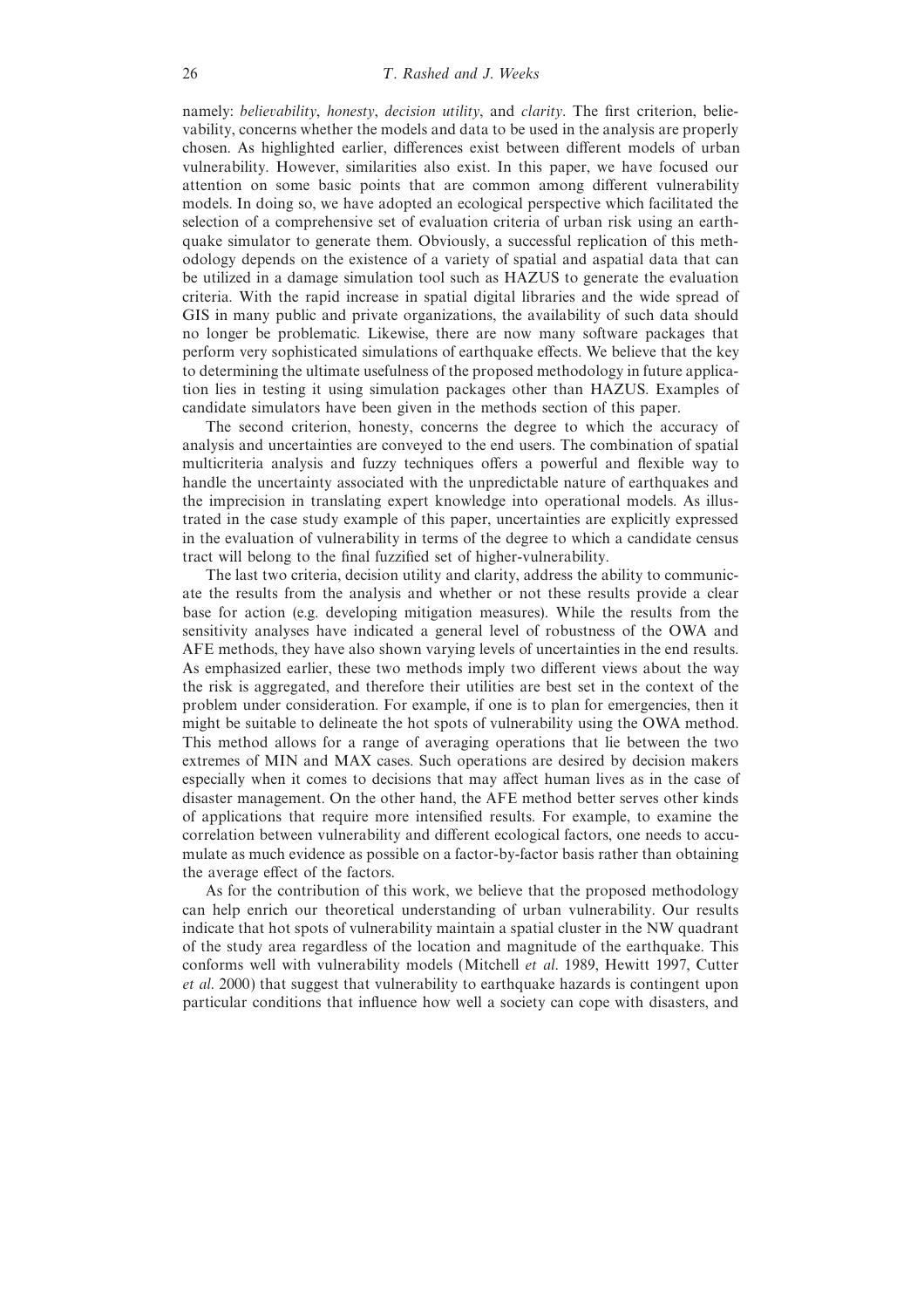how rapid and complete its recovery from them can be. However, these conditions do not depend on the spatial distribution of the hazards as much as they depend on the characteristics of the urban place. That is, they are not from 'outside' the urban place nor do they erupt accidentally within it. Rather, they represent a product of everyday social life and ongoing urban dynamics that act upon the society and control its mutual relationship with the environment. To this end, the proposed methodology helps us identify and examine what these conditions actually are and what their relative importance might be. In future research, we will investigate the underlying causes of the spatial clustering of vulnerability hot spots. We will also examine how the spatial variations in urban vulnerability are expressed through variations in the social and physical ecological factors in the study area and whether we can use the latter as a proximate determinate of the former.

# Acknowledgments

This research has been supported by grants from the National Science Foundation (BCS-0117863 and BCS-0095641). The authors would like to thank S. Menoni, Politecnico di Milano; R. Powell, University of California Santa Barbara; J. Rogan, San Diego State University; and the anonymous reviewers for their constructive comments. An earlier version of this paper was presented at the Annual Meeting of the Association of American Geographers, Los Angeles, March 2002.

## References

ALEXANDER, D., 1993, Natural Disasters (New York, NY: Chapman & Hall, Inc).

- ALEXANDER, D., 2000, Confronting Catastrophe: New Perspectives on Natural Disasters (New York, NY: Oxford University Press).
- ALEXANDER, D., and SMITH, K., 1993, Environmental hazards: Assessing risk and reducing disaster. Progress in Physical Geography, 17, 504.
- ALLEN, J. P., and TURNER, E., 1997, The Ethnic Quilt: Population Diversity in Southern California (Northridge: The Center for Geographical Studies, California State University.
- BOLIN, R., and STANFORD, L., 1998, The Northridge Earthquake: Vulnerability and Disaster (New York: Routledge).
- BURROUGH, P. A., 1989, Fuzzy mathematical methods for soil survey and land evaluation. Journal of Soil Science, 40, 477–492.
- BURTON, I., KATES, R. W., and WHITE, G. F., 1978, The Environment as Hazard (New York: Oxford University Press).
- COPPOCK, J. T., 1995, GIS and natural hazards: An overview from a GIS perspective. In Geographical Information Systems in Assessing Natural Hazards, edited by A. Carrara and F. Guzzetti, 5 (Dordrecht, The Netherlands: Kluwer Academic Publishers), pp. 21–34.
- Cova, T. J., 1999, GIS in emergency management. In Geographical Information Systems, edited by P. A. Longley et al., V2: Management Issues and Applications (New York: John Wiley & Sons, Inc), pp. 845–858.
- Cova, T. J., and CHURCH, R., L., 1997, Modelling community evacuation vulnerability using GIS. International Journal of Geographical Information Science, 11, 763–784.
- COX, E., 1999, The Fuzzy Systems Handbook: A Practitiomer's Guide to Building, Using, and Maintaining Fuzzy Systems (Chappaquq, New York: Academic Press, AP Professional).
- CUTTER, S. L., editor, 1994, *Environmental Risks and Hazards* (Englewood Cliffs, NJ: Prentice Hall).
- CUTTER, S. L., 1996, Vulnerability to environmental hazards. Progress in Human Geography, 20, 529–539.
- CUTTER, S. L., MITCHELL, J. T., and SCOTT, M. S., 2000, Revealing the vulnerability and places: A case study of Georgetown County, South Carolina. Annals of the Association of American Geographers, 90, 713–737.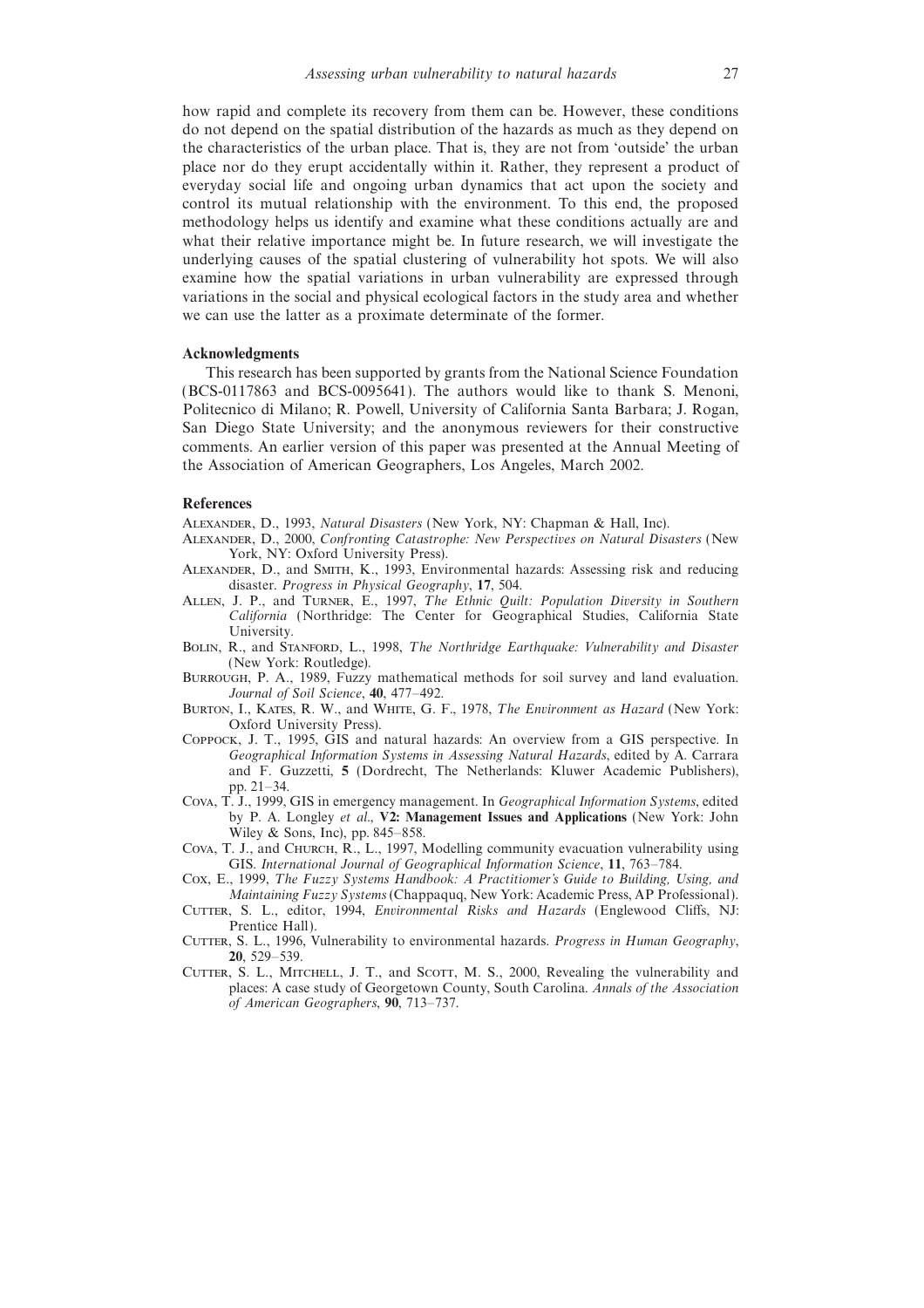- Dow, K., 1992, Exploring differences in our common feature(s): The meaning of vulnerability to global environmental change. Geoforum, 23, 417–436.
- DYNES, R. R., and DRABEK, T. E., 1994, The structure of disaster research: Its policy and disciplinary implication. International Journal of Mass Emergencies and Disasters, 12,  $5 - 23$
- EASTMAN, J. R., 2001, IDRISI32—Guide to GIS and Image Processing (Worcester, MA: Clark Labs, Clark University).
- EMMI, P. C., and HORTON, C. A., 1993, A GIS-based assessment of earthquake property damage and casualty risk: Salt Lake County, Utah. Earthquake Spectra, 9, 11–33.
- FEMA-NIBS., 1999, HAZUS: Users's Manual and T echnical Manuals, vols 1–3 (4 vols). (Washington DC: Federal Emergancy Management Agency and Institute of Building Sciences).
- FITZPATRICK, K., and LAGORY, M., 2000, Unhealthy Places: The Ecology of Risk in the Urban Landscape (New York: Routledge).
- GORDON, P., and RICHARDSON, H. W., 1999, Review essay: Los Angeles, city of angels? No, city of angles. Urban Studies, 3.
- HEWITT, K., 1997, Regions of Risk: a Geographical Introduction to Disasters (Harlow: Longman).
- Hong, N. S., 1998, The relationship between well-structured and ill-structured problem solving in multimedia simulation, PhD thesis, The Pennsylvania State University.
- JIANG, H., and EASTMAN, J. R., 2000, Application of fuzzy measures in multi-criteria evaluation in GIS. International Journal of Geographic Information Science, 14, 173–184.
- JONASSEN, D. H., 1997, Instructional design models for well-structured and ill-structured problem-solving learning outcomes. Educational Technology, 45, 65–95.
- KAGAN, Y. Y., 1997, Are earthquakes predictable? Geophysical Journal International, 131, 505–525.
- KAPPOS, A. J., STYLIANIDIS, K. C., and PITLAKIS, K., 1998, Development of seismic risk scenarios based on a hybrid method of vulnerability assessment. Natural Hazards, 17, 177–192.
- KATES, R. W., 1996, Human adjustment. In Ten Geographic Ideas that Changed the World, edited by S. Hanson (New Brunswick, New Jersey: Rutgers University Press), pp. 87–107.
- KEHELT, R., 1997, The Use of consequences assessment tool set for emergency management. In 17th annual ESRI user conference.
- LEUNG, Y., 1997, Intelligent Spatial Decision Support Systems (Berlin, New York: Springer Verlag).
- L, W., 1998, Anatomy of a new ethnic settlement: The Chinese ethnoburb in Los Angeles. Urban Studies, 35, 479–501.
- MALCZEWSKI, J., 1999, GIS and Multicriteria Decision Analysis (New York: J. Wiley & Sons).
- MEJIA-NAVARRO, M., WOHL, E. E., and OAKS, S. D., 1994, Geological hazards, vulnerability, and risk assessment using GIS: Model of Glenwood Springs, Colorado. Geomorphology, 10, 331–354.
- M, S., 2001, Chains of damages and failures in a metropolitan environment: Some observations on the Kobe earthquake in 1995. Journal of Hazardous Materials, 83, 101–119.
- MENONI, S., PERGALANI, F., PETRINI, V., LUZI, I., and ZONNO, G., 2000, Measuring the seismic vulnerability of strategic public facilities: response of the health care system. Disaster Prevention and Management, 9, 29–38.
- MENONI, S., and PERGALANI, F., 1996, An attempt to link risk assessment with land use planning: A recent experience in Italy. Disaster Prevention and Management, 5, 6–21.
- MENONI, S., PETRINI, V., and ZONNO, G., 1999, Seismic Risk Evaluation through Integrated Use of Geographical Information Systems and Artificial Intelligence T echniques (Brussels: European Commission, Environment and Climate Programme- Report No. ENV4-CT96-0279).
- MILETI, D. S., 1999, Disasters by Design: a Reassessment of Natural Hazards in the United States (Washington, DC: Joseph Henry Press).
- MILLER, P. R., and WINER, A. M., 1984, Composition and dominance in Los Angeles basin urban vegetation. Urban Ecology, 8, 29–54.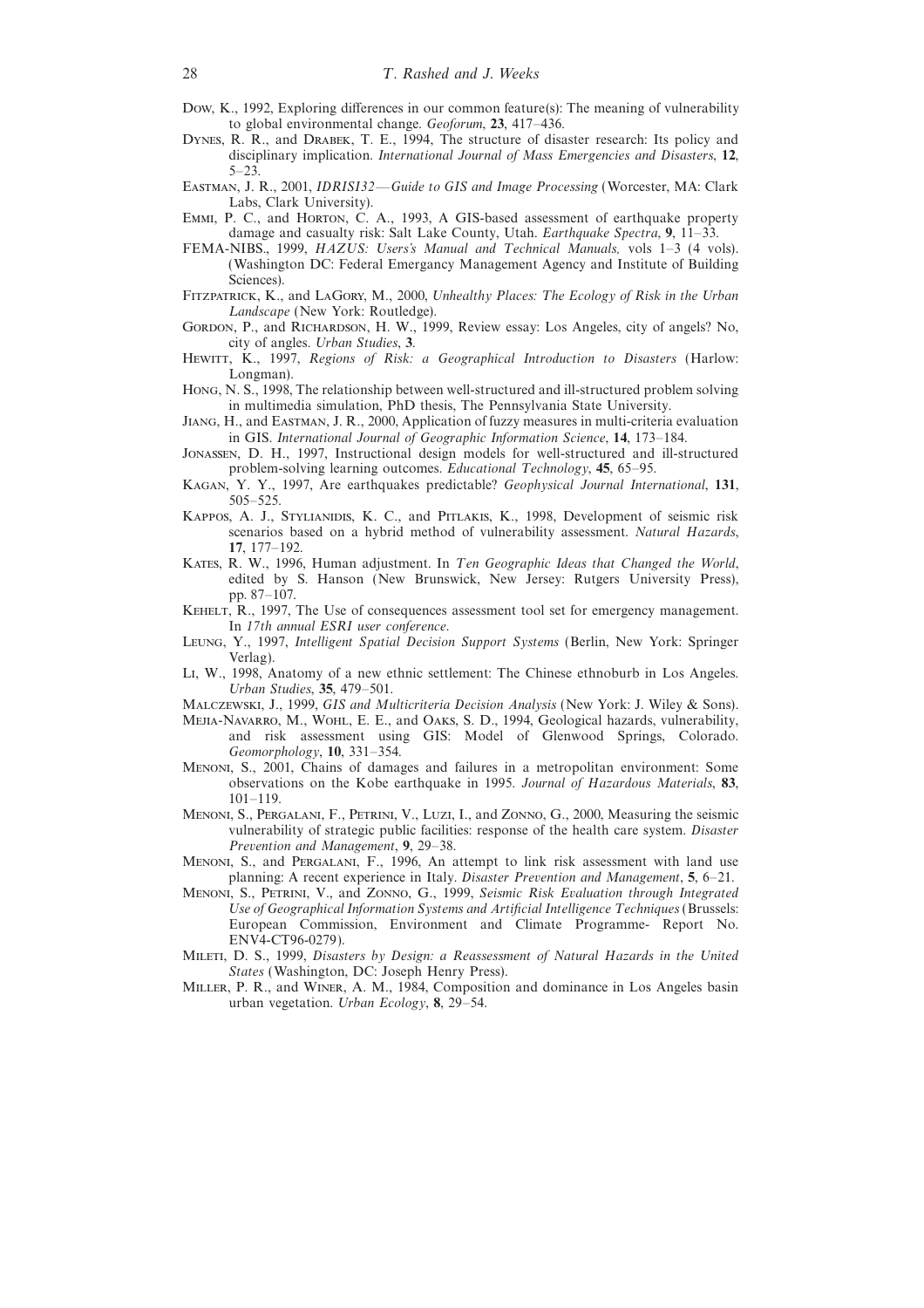- MITCHELL, J. K., DEVINE, N., and JAGGER, K., 1989, A contextual model of natural hazards. Geographical Review, 79, 391–409.
- MODARRES, A., 1998, Putting Los Angeles in its place. Cities, 15, 135–147.
- MULLENS, R. H. J., and SENGER, L. W., 1969, Analysis of Urban Residential Environments Using Color Infrared Aerial Photography: An Examination of Socioeconomic Variable and Physical Characteristics of Selected Areas in the Los Angeles Basin. Interagency report from US Geological Survey to NASA (Greenbelt: NASA).
- NOAA., 1999, Community Vulnerability Assessment Tool: New Hanover County, North Carolina Case Study, 2000 (National Oceanic and Atmospheric Administration's (NOAA) Coastal Services Center).
- NRC., 1998, Reducing Disaster Losses through Better Information (Washington, DC: National Academy Press: National Research Council).
- OPENSHAW, S., and OPENSHAW, S., 1997, Artificial Intelligence in Geography (Chichester: John Wiley & Sons).
- PALM, R., and HODGSON, M., 1992, Earthquake insurance: Mandated disclosure and homeowner response in California. Annals of the Association of American Geographers, 82, 207–222.
- QUARANTELLI, L. E., 1988, Disaster studies: an analysis of the social historical factors affecting the development of research in the area. International Journal of Mass Emergencies and Disasters, 5, 285–310.
- RADKE, J., COVA, T., SHERIDAN, M. F., TROY, A., LAN, M., and JOHNSON, R., 2000, Application challenges for GIScience: Implications for research, education, and policy for risk assessment, emergency preparedness and response. Journal of the Urban and Regional Information Systems Association, 12, 15–30.
- REJESKI, D., 1993, GIS and risk: A three-culture problem. In *Environmental Modeling with* GIS, edited by M. F. Goodchild et al. (Oxford: Oxford University Press), pp. 318–331.
- RUBIN, B., 1977, A chronology of architecture in Los Angeles. Annals of the Association of American Geographers, 67, 521–537.
- SAATY, T. L., 1980, The Analytic Hierarchy Process (New York: McGraw-Hill).
- SINNOTT, J. D., 1989, A model for solution of ill-structured problems: Implications for everyday and abstract problem solving. In Everyday problem solving: Theory and applications, edited by J. D. Sinnott (New York: Praeger), pp. 72–99.
- SSC., 1995, Northridge Earthquake: Turning Loss to Gain (Sacramento, California: Seismic Safety Commission of the State of California).
- SSC., 1999, Earthquake Risk Management: A T oolkit for Decision-Makers (Sacramento, California: Seismic Safety Commission of the State of California).
- STEIN, A., STARITSKY, I., BOUMA, J., and GROENIGEN, J. W. V., 1995, Interactive GIS for environmental risk assessment. International Journal of Geographic Information Systems, 9, 509–525.
- THILL, J.-C., 1999, Spatial Multicriteria Decision Making and Analysis (Brookfield: Ashgate).
- UN., 1991, Mitigating Natural Disasters: Phenomena, Effects, and Options: a Manual for Policy Makers and Planners (New York: UNDRO (United Nations Disaster Relief Organization)).
- USDA., 2002, State Soil Geographic Data Base (STATSGO)—http://www.il.nrcs.usda.gov/soils/ statsgo\_inf.html., Natural Resources Conservation Service—The US Department of Agriculture).
- Voss, J. F., and MEANS, M. L., 1989, Toward a model of creativity based upon problemsolving in the social sciences. In Handbook of Creativity, edited by J. A. Glover et al. (New York: Plenum), pp. 399–410.
- WHITE, G. F., 1994, Paths to risk analysis. In *Environmental Risks and Hazards*, edited by S. L. Cutter (Englewood Cliffs, NJ: Prentice Hall), pp. 69–74.
- WHITE, G. F., and HAAS, J. E., 1975, Assessment of Research on Natural Hazards (Cambridge, MA: MIT Press).
- WHITMAN, R. V., and LAGORIO, H. J., 1998, The FEMA-NIBS Methodology for Earthquake Loss Estimation., 2001, http://www.nibs.org/hazus4a.htm).
- WISNER, B., 1993, Disaster vulnerability: scale, power, and daily life. GeoJournal, 30, 127–140. WISNER, B., 1998, Marginality and vulnerability: Why the homeless of Tokyo don't 'count' in disaster preparation. Applied Geography, 18, 25–33.